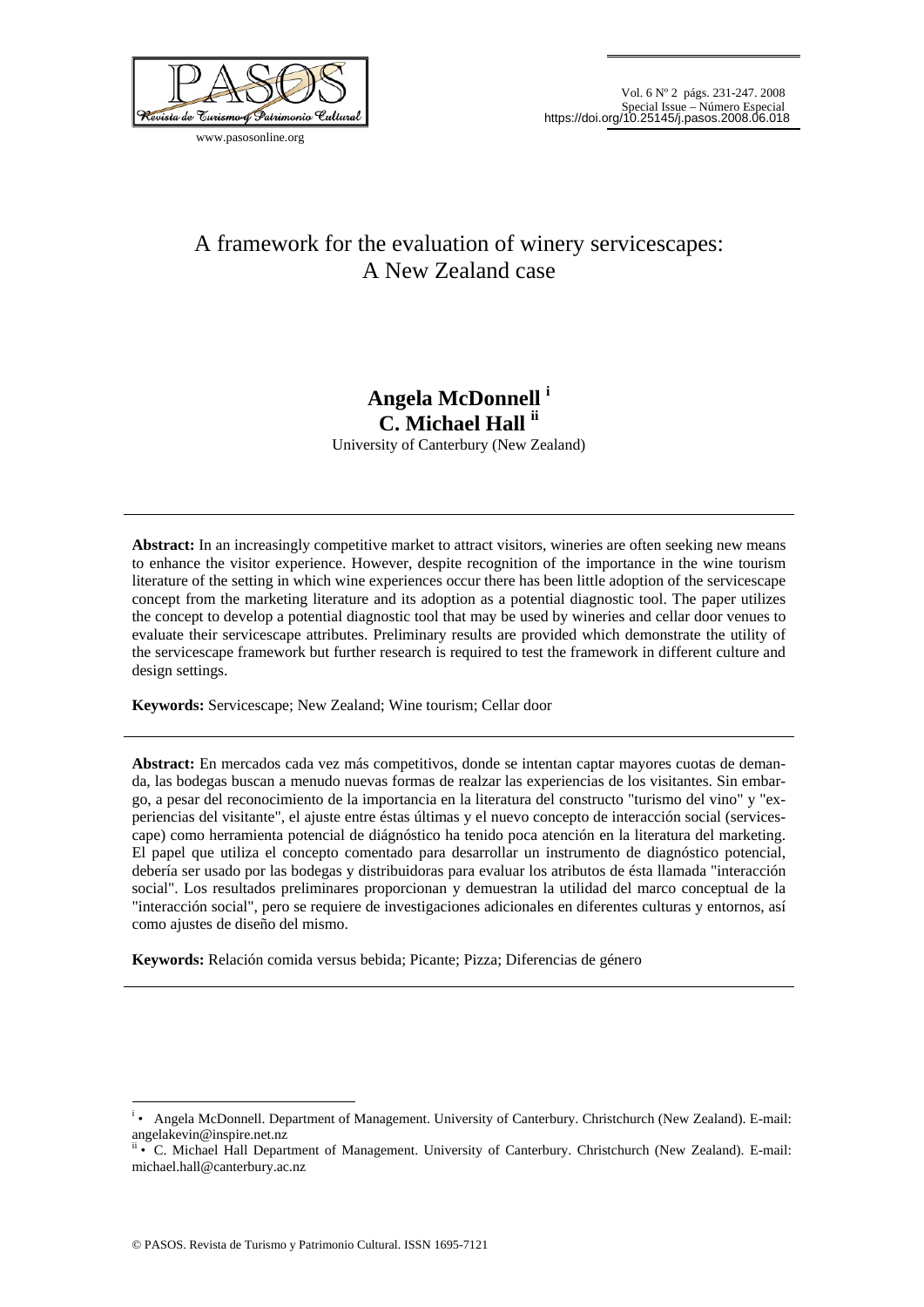### Introduction

Wine is an increasingly important part of the New Zealand rural economy. The number of wineries in New Zealand has increased from 262 in 1997 to 543 in 2007 with the number of tonnes crushed growing from 60,000 tonnes to 205,000 tonnes over the same period and further growth expected to continue in the foreseeable future. This has meant that total production has also grown from 45.8 million litres in 1997 to 147.6 million in 2007 (New Zealand Winegrowers 2007). However, the per capita consumption of wine in New Zealand has only marginally increased over the same period, meaning that wineries are constantly seeking to expand their export base and/or increase the amount of domestic consumption.

This is being done via a variety of marketing techniques and promotional channels, including, for larger companies, television, magazine and other forms of media advertising as well as event sponsorship. However, the vast majority of New Zealand wineries are small producers by international standards (Hall and Mitchell 2008). For example, of the 543 wineries that existed in the country in 2007, 483 of them produced less than 200,000 litres each and only nine produced more than two million litres (New Zealand Winegrowers 2007). This has meant, therefore, that the wine market is extremely competitive and that wineries are often looking for new avenues of sale such as direct sales from the wineries, what is widely referred to as cellar door sales or wine tourism. However, while there is a growing literature on wine tourism as well as business and industry interest in the subject, the way in which the physical aspects of the wineries themselves contribute to the overall marketing of their product has been little studied, even though 'atmosphere' for example, is recognized as a significant factor in the cellar door experience (Hall et al. 2000; Carlsen and Charters 2006; Mitchell and Hall 2006). Therefore, this article aims to develop a potential framework for the evaluation of what is defined in the marketing literature as the 'servicescape', the physical evidence of service in wineries and its potential value as a diagnostic tool.

The paper is divided into several sections. First, it provides a background to wine tourism in New Zealand. Second, it discusses the servicescape context in light of research on wine tourism. Third, it presents the methodology for the development of the servicescape framework and then goes on to discuss its application. Finally, the paper draws some preliminary findings as to its application.

### Wine Tourism in New Zealand

The New Zealand Ministry of Tourism (2007) defines wine tourists as international and domestic visitors, aged 15 years and over, who visit a winery at least once while travelling in New Zealand. Tourists who visit multiple wineries in a single area or visit a single winery on more than one occasion are counted only once. However, the Ministry approach does not count residents of an area who visit a winery within their 'local area' as a wine tourist. Unfortunately, what exactly constituted a local area was not defined in the report. Therefore, Ministry figures understate the actual frequency of winery visitation among New Zealand residents and, to a lesser extent, international tourists when in comparison to other New Zealand research on the subject (Mitchell and Hall 2006; Hall and Mitchell 2008).

Using data derived from the international and domestic tourism surveys the Ministry of Tourism (2007) estimated that in 2006 507,500 tourists visited New Zealand wineries, made up of 44% international tourists and 56% domestic tourists (including those on overnight and day trips).

They estimated that the number of international tourists visiting wineries increased from 108,500 visitors in 2001 to 224,700 visitors in 2006, an annual average growth rate of 16%. In contrast, the number of domestic wine tourists was estimated to have declined from 532,400 visitors in 2001 to 282,800 in 2006. The Regional Tourism Organisation (RTO) areas which attracted the greatest number of international wine tourists over the 2005/2006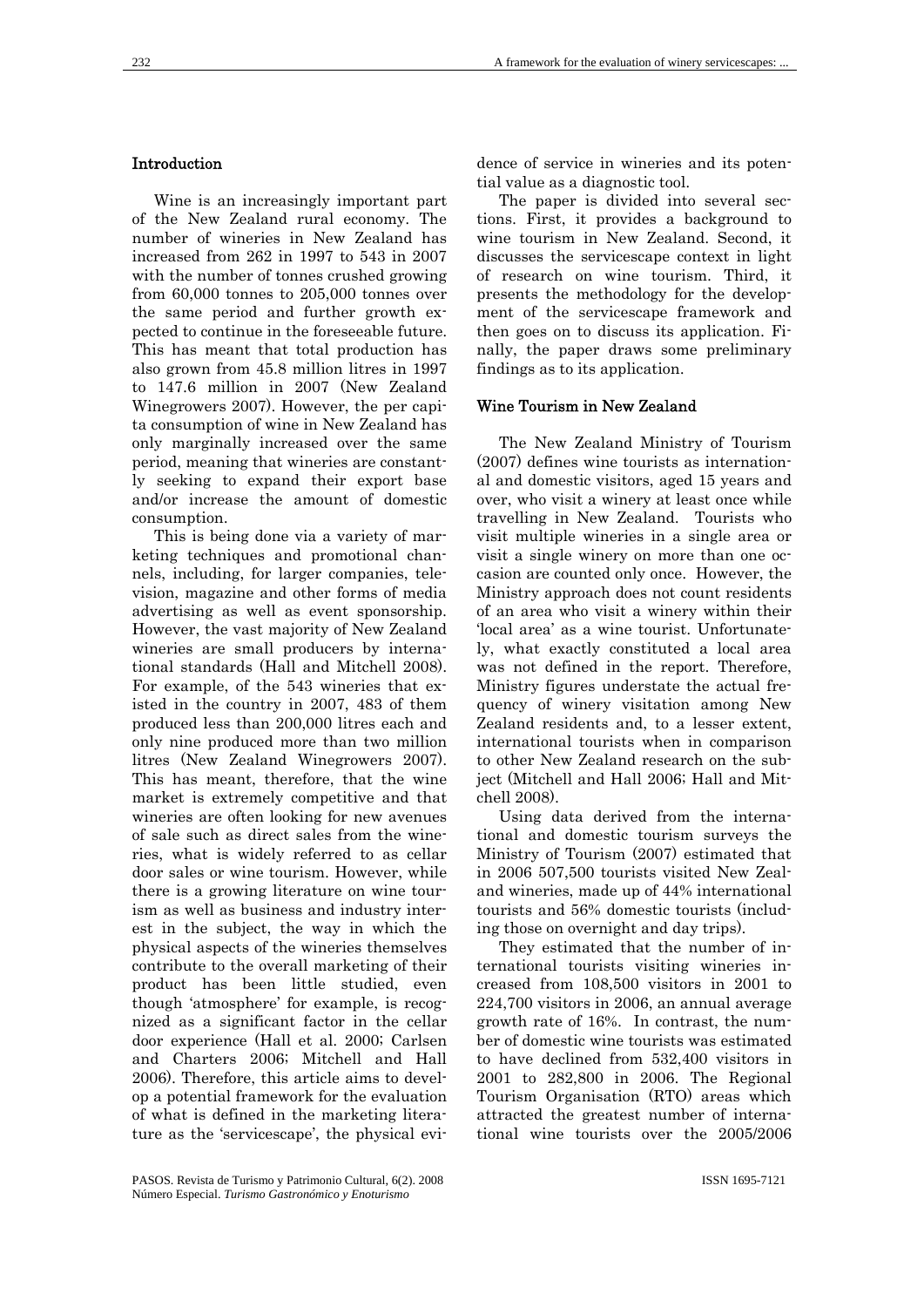period were Marlborough (an average of 45,300 wine visitors per year, or 22% of all international wine visitors), Hawke's Bay (40,100, 19%), and Auckland (34,600, 16%). These market shares were relatively consistent over the period 2001-2006 and the numbers were estimated to have grown in line with the total (Ministry of Tourism 2007).

In contrast to the use of secondary survey data by the Ministry of Tourism, a national survey of wineries with respect to their utilization of wine tourism as part of their business practices was conducted in 1997/98 (Hall and Johnson 1998) and repeated, with minor modifications, in 2003/4 (Christensen et al. 2004). The survey was the first national level survey of the supply of the wine tourism product conducted in the world and produces some distinctly different results when compared to those obtained by other surveys as the focus is on visits rather than individual visitor activity. The sample population for each survey was the total number of wineries in the country.

Wineries reported that wine tourism is important in terms of:

- enhancing product/brand awareness
- helping to differentiate one wineries wine from another
- helping to develop mail order sales
- and, in the 2003 survey only, helping to educate customers.

Wineries share a strong belief that wine tourism enhances product/brand awareness, with those either agreeing or strongly agreeing with this statement totalling 72.4% in 1997 and 73.2% in 2003 while almost half favour wine tourism's role in differentiating their wine from another wineries, In 2003, 54.2% supported a statement that wine tourism was important for mail order sales growth. In general wineries believed that tourism provided them with significant marketing opportunities.

Other research also supports the value of tourism to New Zealand wineries (e.g. Hall, Longo et al. 2000; Mitchell and Hall 2001a, 2001b, 2004, 2006; Simpson et al. 2004). However, while the potential significance of winery or cellar door design and atmosphere on wine tourists' satisfaction

and potential long-term relationship with wineries is noted, no analysis of the physical environment of the cellar door experience has been undertaken.

### Servicescapes and the Cellar Door

Studies in New Zealand have found that cellar door sales account for, on average, around 15% to 20% of wine sales but there is substantial variability in this figure with the overall size of wine production being a significant influence on the overall importance of wine tourism with cellar door sales being more important for small producers (Johnson and Hall 1998; Hall, Longo et al. 2000; Christensen et al. 2004). Usually cellar door sales comprise a larger amount of sales early in the development of a winery and are particularly important for the smaller wineries, where there are examples where more than 75% of revenue is gained through the cellar door (Christensen et al. 2004; Mitchell and Hall 2006). Hall and Mitchell (2008) state that one winery in New Zealand reported that just one bottle of their Reserve Pinot sold at the cellar door gave them the same return as seven bottles of their normal Pinot Noir sold via their New Zealand distributor, even though the retail price for the reserve is only around 2.5 times that of the normal Pinot. Such direct sales can improve margins considerably for wineries as payments to intermediaries and retailers take their share for retail sales.

Drawing on lessons from the environmental design, retail and marketing literature this paper takes the perspective that the winery and cellar door space are part of the overall packaging of wine as experienced by wine tourists. Product attributes, packaging, display, retail atmospherics, and the physical environment are nested inside each other to help generate sales, encourage the development of relationships with customers and develop positive experiences and customer satisfaction. Literature on servicescapes (Bitner, 1986, 1990, 1992; Sherry 1998; Newman 2007) and retail atmospherics (Baker et al., 1994, 1998, 2002) clearly associates the environment with service quality.

"The servicescape is the physical setting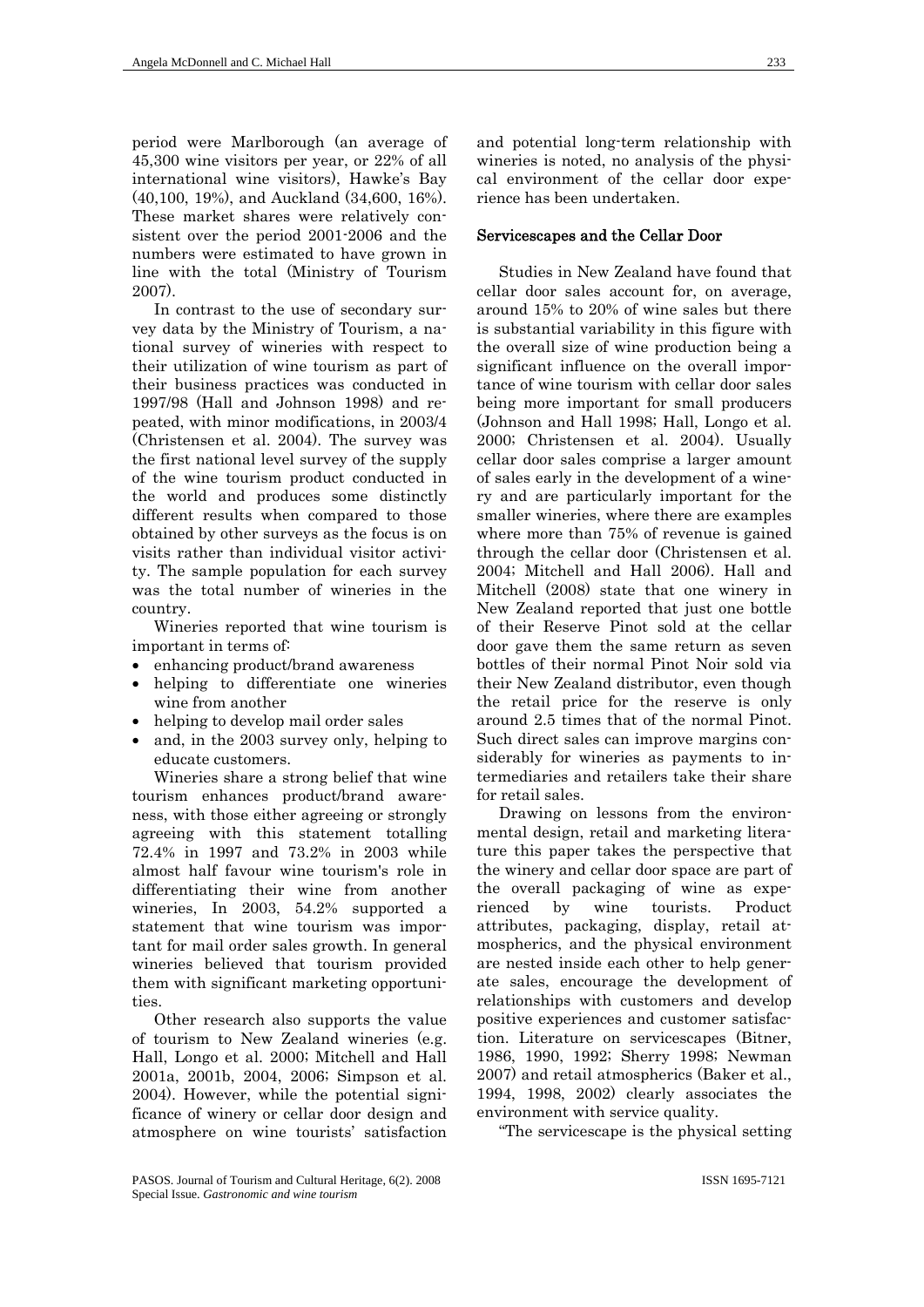within which service occurs and which influences customers' perceptions of the servicescape (perceived quality) and the subsequent internal (i.e. degree of satisfaction) and external (i.e. behaviour with respect to patronage and purchase) response" (Hall and Mitchell 2008: 179). The servicescape is important for consumer experiences because this environment gives customers and employees tangible and intangible signs and signals about potential service delivery. Hall and Mitchell (2008) stress the importance of servicescapes for wine sales but in the context of the retail setting as opposed to the winery setting and cellar door sales.

Bitner (1992) argues that the environment in which the service encounter and experience are jointly produced between customer and producer, i.e. the servicescape, affects customer outcomes and experiences. She distinguishes the interior servicescape which includes interior design, equipment, signage and layout, from the exterior servicescape which includes exterior design, parking, the landscape, and the surrounding environment. Although, as Wels-Lips et al. (1997) note, it may be worthwhile to restrict the servicescape from a production standpoint to the marketing-controlled environment, and to distinguish it from environmental influences which are not marketing-controlled, such as the weather.

Zeithaml, Bitner and Gremlerl (2006) suggest that the physical evidence of a service, or servicescape offers tangible communication about the service provided. Wineries can use the tangible cues of their physical design and the interior and exterior attributes of a winery and its environs for visitors and customers to assess levels of satisfaction, before, during and after consumption. An example of how the servicescape may affect satisfaction before consumption is through cues such as visual and virtual images of winery layout, external design and car parks.

Although the potential significance of the environment in which the wine tourism experience occurs is seen as significant for the nature of that experience the role of the servicescape has received only passing acknowledgement (e.g. Dodd 1995; Dodd and

Bigotle 1997; Mitchell and Hall 2001a; O'Neil et al. 2002) and little in-depth investigation (Hall and Mitchell 2008), with the focus tending to be on the personal attributes of the service encounter rather than the tangible attributes of the winery. This is despite recognition of the importance of the tangible evidence of service for wineries. As O'Neil et al. (2002: 345) state, "The cellar door is often the first contact consumers have with a winery and its wines. Therefore every aspect of the cellar door (including layout, appearance and staff) is of extreme importance. The cellar door is unique in that it provides the visitor with a complete profile of the winery and its wines, and it is here that perceptions of the winery are established". Therefore, gaining a better understanding of the servicescape may potentially assist wineries in improving customer experiences as well as providing opportunities for brand development and customer relationship building.

## Methodology

Given that no winery specific servicescape framework had been developed, the study utilized elements identified from relevant wine tourism, wine marketing and servicescape literature (e.g. Bitner 1992; Wakefield and Blodgett 1996). A draft framework was developed and pre-tested in the field on several wineries so as to determine the applicability of servicescape dimensions.

The final study was undertaken over a three month period between August and October 2007 and was used to assess the servicescapes of 27 South Island wineries in New Zealand. In several cases multiple site visits were conducted so as to try and ensure that non-controllable environmental conditions such as the weather were consistent over all the wineries that were evaluated. The wineries in this study included eleven in the Canterbury region (including Waipara and Kaikoura sub-regions) and seventeen in the Marlborough region. Wineries were selected so as to represent different volumes of annual wine production as well as architectural designs.

Research was undertaken via a form of visual content analysis (CA). CA is an ob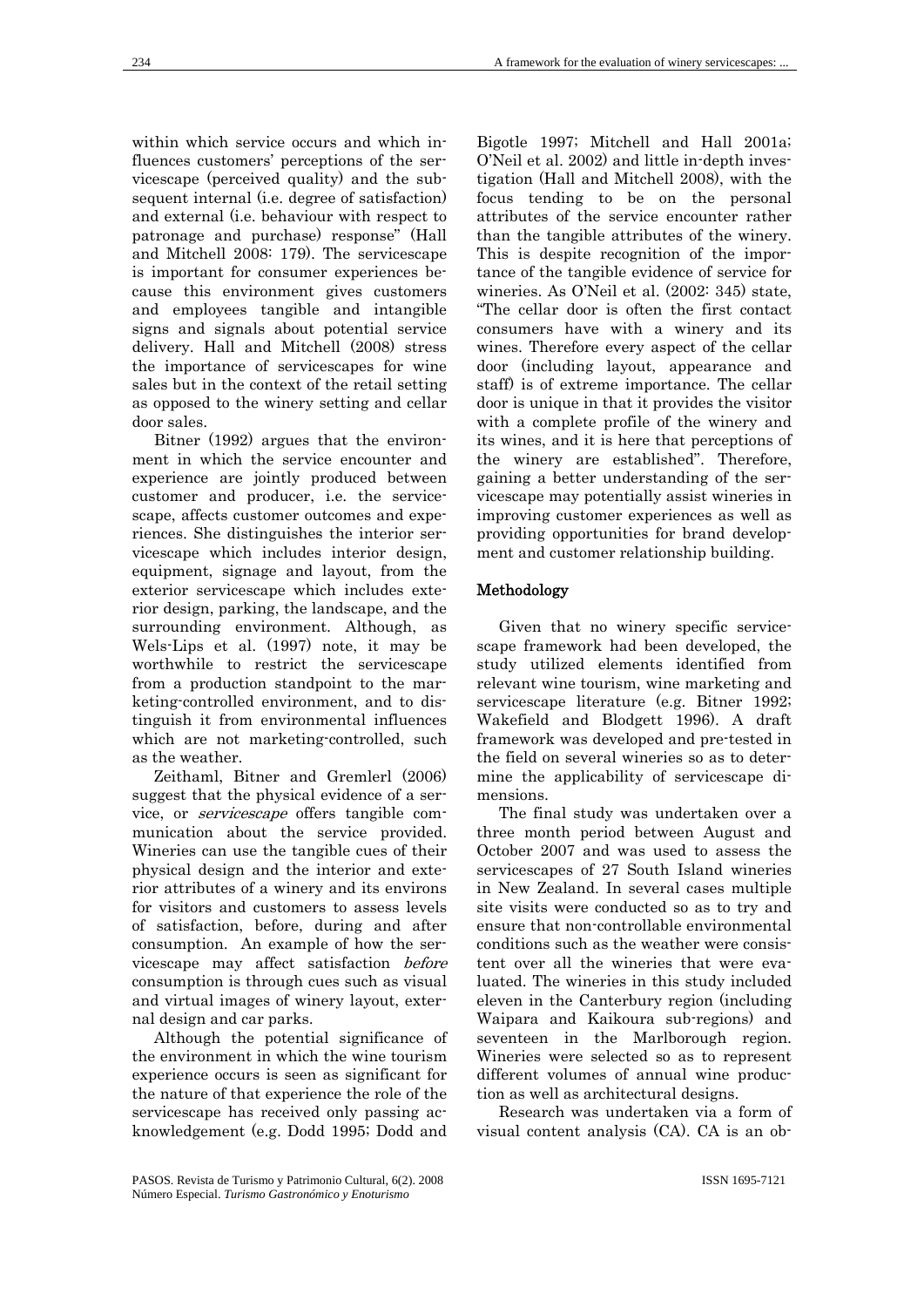servational research method that is used to systematically evaluate the actual and symbolic content of all forms of communication. In addition to its application to recorded communication CA is an increasingly important element of hermeneutics and semiotic analysis in critical social science and in consumer studies (Aghuvia 2001; Hall and Valentin 2005).

The framework used for the study of the wineries initially had five dimensional sections that were categories derived from the servicescape literature: physical external and internal presentation; staff presentation and; ambience and merchandise, in order to provide an overall picture of the on site experience of each of the 27 wineries visited. However, following field testing it was decided to add a sixth element 'Direct and Indirect External Influences' which, although not necessarily including elements directly controlled by the winery, did include material that was co-produced with other organizations. In addition, identification of this material may have broader implications for the presentation of wine regions or winery clusters to consumers.

Each section evaluated the physical presentation of a range of servicescape dimensions of the winery and included sections on the following dimensions:

- Section A: Physical Environment External Presentation. Aspects of the servicescape that are often perceived on first impression. The architecture of the building, exterior signs, car parks paths and access-ways can often provide a perception of what the likely experience outcome may be at each winery. The condition of the paintwork, outdoor seating arrangements and landscape were also evaluated.
- Section B: Physical Environment Internal Presentation. Including interior design, flow and colour. Condition of the functional equipment was also evaluated along with the condition of the paintwork, and housekeeping standards. In this section, evidence of merchandising and design skill is examined on a variable scale.
- Section C: Staff Presentation. Includes uniforms and personal grooming as an important element of the servicescape and one that can often be overlooked in the overall impression of a servicescape
- Section D: Interior and Exterior Ambient Conditions. Includes evidence of shelter and impact on the natural environmental setting of the servicescape. Also some of the more intangible aspects such as air temperature, noise, odour are evaluated.
- Section  $E$ : Product/Merchandise/Brochures/Menus/Web Pages A broader section that deals with many of the items customers take with them from the experience including the wine bottle and label, wine carriers, bags, souvenirs and brochures. This section also includes an evaluative score for the winery web page.
- Section F: Direct and Indirect External Influences on Servicescape. Includes external impact of other tangible and intangible variables including information provided by people external to the winery and tangible evidence such as maps, magazines, events or brochures the winery may be included in. Some of these variables may be controllable if information flows are managed and controlled by the winery. Other variables such as weather conditions may not be within control of the winery.

Scoring for the dimensions was ranked: Very good –Excellent  $7 - 10$ ; Satisfactory – Good;  $4 - 6$ ; and Poor  $1 - 3$ . Spreadsheets were also developed to provide results from the servicescape framework score sheets for each winery (Tables 1-6). An informal 'wine log' was also used also to assess each winery and provide a brief commentary summarising certain criteria identified in the servicescape framework evaluation and general perceptions and observations. This was also done to achieve consistency in approach to each winery. Similarly, observations and recording were typically done by pairs of observers in order to reduce impacts of personal bias.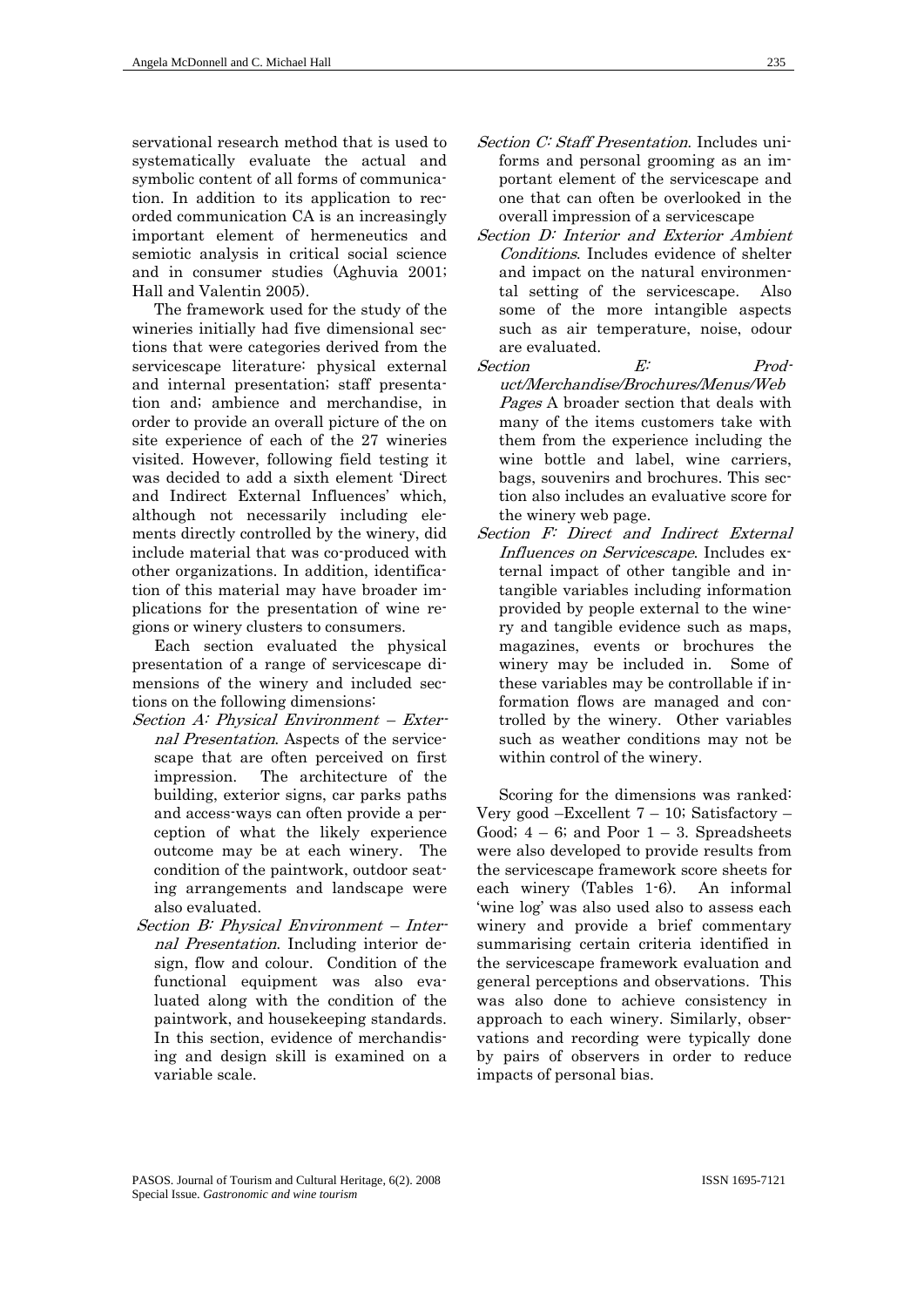|                                                                    | Very Good - Excellent                                                                                                                                         | Satisfactory-Good                                                                                               | Poor – Not applicable                                                                                      | Total |
|--------------------------------------------------------------------|---------------------------------------------------------------------------------------------------------------------------------------------------------------|-----------------------------------------------------------------------------------------------------------------|------------------------------------------------------------------------------------------------------------|-------|
|                                                                    | $7-10$                                                                                                                                                        | $4-6$                                                                                                           | $1 - 3$                                                                                                    | Score |
| Architecture/Exterior<br>building design                           | Consistent style reflect-<br>ing wine brand or image                                                                                                          | Inconsistent with wine<br>brand or image or mixed<br>architectural design                                       | No architectural<br>design/inconsistent<br>with wine brand or<br>image                                     |       |
| <b>Car Parking</b>                                                 | Ample spaces/close to<br>entrance/well paved or<br>sealed                                                                                                     | Moderate amount availa-<br>ble/moderate walk to<br>entrance. Average paving<br>or sealing surface               | Minimal spaces<br>available/long walk<br>to entrance/poor<br>paving or sealing<br>surface.                 |       |
| Signage on building<br>exterior/Fascia/<br>billboards              | Excellent condition.<br>Clean.<br>Advertises business<br>name and/or products<br>accurately                                                                   | Fair condition.<br>Advertises business<br>name and/or products                                                  | Poor condition. Ap-<br>pears rarely cleaned.<br>Fails to promote<br>business name and/or<br>products       |       |
| Opening hours/other<br>notices                                     | Opening hours sign dis-<br>played and in good con-<br>dition. Reflects current<br>trading hours.<br>Other relevant notices<br>displayed/ good condi-<br>tion. | Current trading<br>Hours displayed. Most<br>other relevant notices on<br>display and in<br>reasonable condition | No opening hours<br>displayed. Notices in<br>poor condition or not<br>current                              |       |
| Paint-<br>work/Walls/window<br>frames                              | Clean. Excellent condi-<br>tion.                                                                                                                              | Reasonable condition.                                                                                           | Needs cleaning. In<br>poor repair.                                                                         |       |
| Pavement<br>area/Doorways                                          | No rubbish. Appears<br>regularly swept.<br>Door paintwork<br>good condition. Door<br>mats good condition.<br>Safety.                                          | Appears swept as re-<br>quired. Door<br>paint work fair condition.<br>Door mats fair condition.                 | Not swept. Door<br>paintwork in Poor<br>condition. Door mats<br>in poor condition/<br>Rubbish              |       |
| Access (for buggies)<br>and wheelchairs where<br>appropriate)      | Entrance designed for<br>safety for buggies,<br>wheelchairs and other<br>mobility devices.                                                                    | Reasonably safe access<br>for buggies, wheelchairs<br>and other mobility devic-<br>es.                          | Entrance unsuitable<br>for buggies. Wheel-<br>chairs and other mo-<br>bility devices.                      |       |
| Windows/exterior<br>window treatments.                             | Clean windows. Blinds<br>umbrellas/ awnings in<br>good condition - bright<br>and attractive.                                                                  | Clean windows. Blinds<br>umbrellas/ awnings rea-<br>sonably clean and in<br>good condition                      | Dirty windows.<br><b>Blinds</b> umbrellas<br>/awnings in poor<br>condition                                 |       |
| Outdoor seating fur-<br>nishing and equipment<br>arrangement       | Modern/style suits over-<br>all architecture of wine-<br>ry/well maintained.                                                                                  | No specific style to<br>match winery design or<br>architecture<br>/average condition.                           | Plastic or ugly furni-<br>ture/shabby poor<br>condition.                                                   |       |
| Window dis-<br>plays/promotions                                    | Attractive display. Eye<br>catching from outside.<br>Promotes<br>products/prices/<br>service inside. Material<br>current.                                     | Attempted eye catching<br>display. Tries to promote<br>products/prices/<br>service inside. Material<br>current. | Poor attempt at<br>window display.<br>Conflicting<br>messages/out of date<br>material.                     |       |
| <b>External Lighting</b>                                           | All lights either are or<br>appear in working order.<br>Lighting does or may<br>enhance exterior                                                              | Lighting either in or<br>appears to be in working<br>order but may not en-<br>hance outdoor area                | Poor external light-<br>ing/apparent dark<br>areas                                                         |       |
| Overall impression of<br>exte-<br>rior/layout/design/land<br>scape | External presentation<br>creates highly<br>favourable impression.<br>Attracts interest and<br>looks inviting                                                  | Reasonable external<br>presentation likely to<br>attract and encourage<br>customers to enter                    | External presentation<br>of premises unlikely<br>to attract interest or<br>encourage customers<br>to enter |       |
| <b>Total Score</b>                                                 |                                                                                                                                                               |                                                                                                                 |                                                                                                            |       |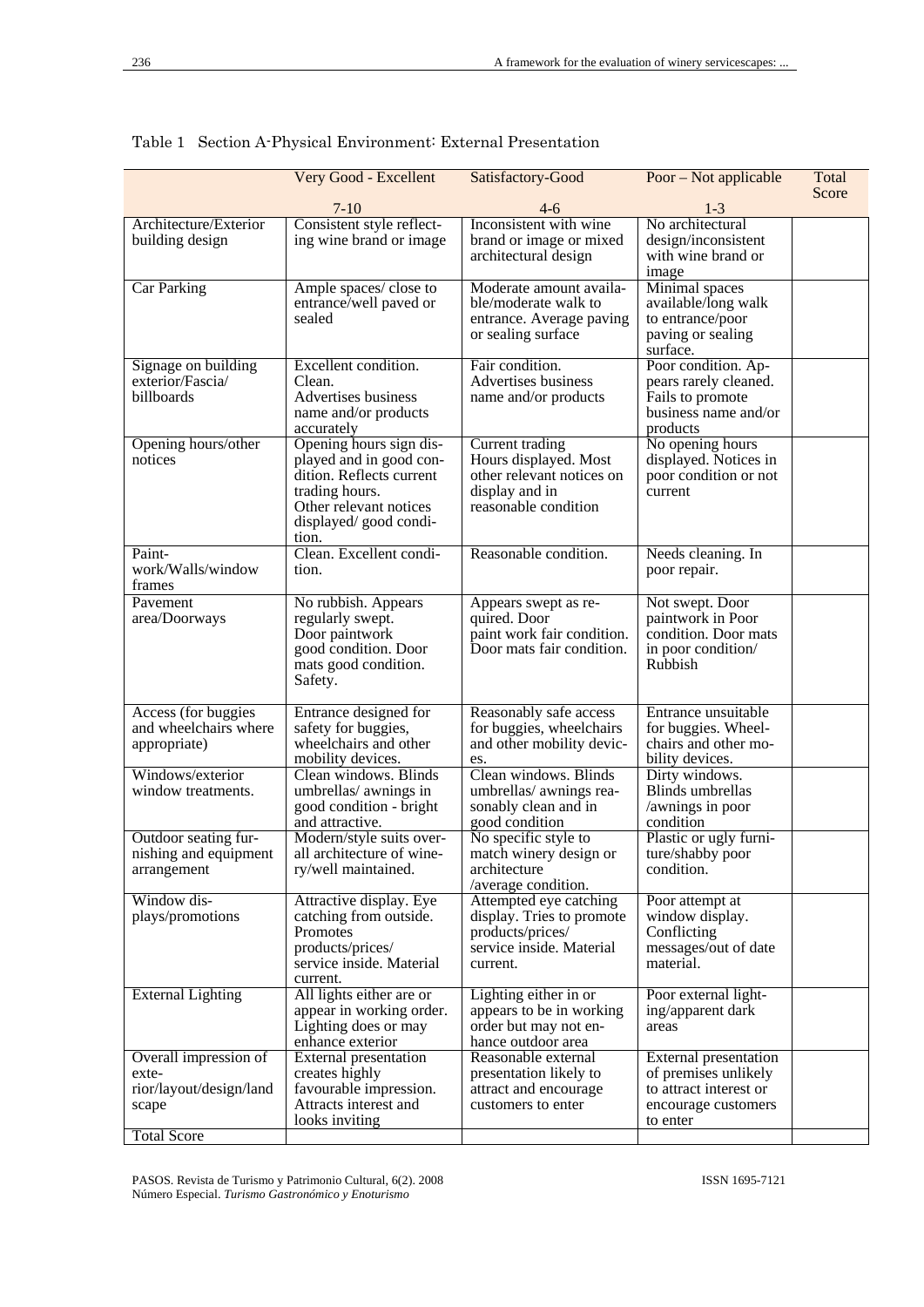|                                                      | Very good-Excellent<br>$7 - 10$                                                                                                                                                                                                    | Satisfactory -Good<br>$4-6$                                                                                                                                                                        | Poor – Not applicable<br>$1-3$                                                                                                                                                                                      | Total<br>Score |
|------------------------------------------------------|------------------------------------------------------------------------------------------------------------------------------------------------------------------------------------------------------------------------------------|----------------------------------------------------------------------------------------------------------------------------------------------------------------------------------------------------|---------------------------------------------------------------------------------------------------------------------------------------------------------------------------------------------------------------------|----------------|
| Interior design/colour/<br>style/Furnishings         | Professionally designed.<br>Conforming to high<br>quality distinctive de-<br>sign/consistency in style<br>and colour                                                                                                               | Good quality/consis-<br>tency in de-<br>sign/style/colour                                                                                                                                          | No design/poor quali-<br>ty/confused<br>style/theme/colours                                                                                                                                                         |                |
| Interior light-<br>ing/fixtures and fit-<br>tings    | Good lighting for dis-<br>plays areas/in working<br>order/<br>Lighting creates bright<br>attractive image. High<br>quality fixtures and fit-<br>tings in good condi-<br>tion/conforming to high<br>standard of overall de-<br>sign | Reasonable lighting for<br>displays/ fittings in<br>working order. Fixtures<br>and fittings of reasona-<br>ble quality, in good<br>condition/ in keeping<br>with and suitable for<br>overall style | Dim or unsuitable<br>Lighting for displays.<br>Fittings not in<br>working order.<br>Fixtures and fittings of<br>poor quality, in poor<br>condition or<br>unsuitable for<br>purpose. Too many<br>conflicting styles. |                |
| Functional Equip-<br>ment/cash regis-<br>ters/fridge | <b>Excellent</b> condition                                                                                                                                                                                                         | Average condition                                                                                                                                                                                  | Poor condition/dirty                                                                                                                                                                                                |                |
| Clean functioning<br>Restrooms                       | Spotlessly clean with<br>ample toiletry supplies of<br>soap/toilet paper. Has<br>hand cloth/air drying<br>facility.                                                                                                                | Reasonably clean.<br>Minimal spare toile-<br>tries.                                                                                                                                                | Dirty/no soap/no toilet<br>paper.                                                                                                                                                                                   |                |
| Housekeeping                                         | Winery retail area very<br>clean, tidy and well<br>maintained. Presents a<br>professional image.                                                                                                                                   | Retail area reasonably<br>clean and tidy. Good<br>maintenance. Flooring<br>reasonably clean condi-<br>tion.                                                                                        | Retail area poorly<br>cleaned or untidy. Poor<br>maintenance.<br>Dirty floors                                                                                                                                       |                |
| Merchandising<br>and Product Display                 | Evidence of good<br>merchandising skills.<br>Retail interior used well<br>with balance and good<br>displays. Attractive pro-<br>duct presentation                                                                                  | Evidence of reasonable<br>merchandising skills.<br>Retail interior used<br>reasonably well. Most<br>shelves 'faced-up'.<br>Limited gaps                                                            | Little or no evidence<br>of merchandising<br>skills. Poor use of<br>space. Unattractive<br>product display.<br>Scrambled merchandis-<br>ing                                                                         |                |
| Table décor/coverings                                | Fresh flow-<br>ers/stylish/cutlery and<br>crockery style in keeping<br>with interior décor de-<br>sign. Clean fresh table<br>cloths/matching serviet-<br>tes                                                                       | Minimal table decora-<br>tion/dried flow-<br>ers/mismatched crock-<br>ery/cutlery/no table<br>cloths/moderately<br>clean/paper serviettes                                                          | No table decora-<br>tion/dirty<br>tables/cluttered/chipped<br>or dirty crockery/no<br>serviettes                                                                                                                    |                |
| Point of Pur-<br>chase/cellar door area              | Well designed, attractive<br>and functional. Has<br>aesthetic appeal. unclut-<br>tered                                                                                                                                             | Practical design, un-<br>cluttered.                                                                                                                                                                | Poor design. Cluttered.<br>Detracts or is mis-<br>matched with overall<br>appearance of rest of<br>the servicescape                                                                                                 |                |

Table 2 Section B - Physical Environment: Internal Presentation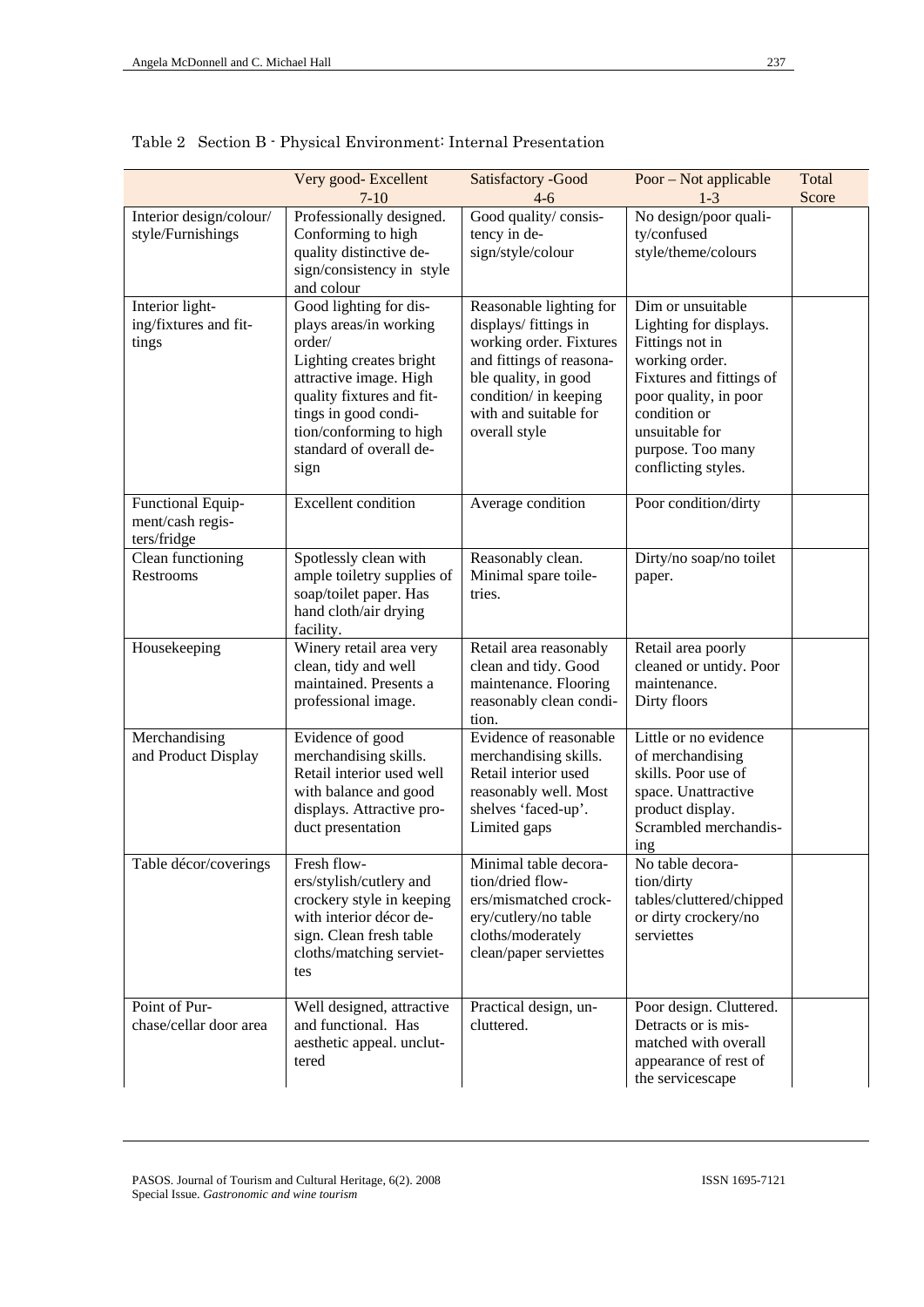|                        | Very good- Excellent       | Satisfactory - Good   | Poor – Not applicable   | Total |
|------------------------|----------------------------|-----------------------|-------------------------|-------|
|                        | $7-10$                     | $4-6$                 | $1 - 3$                 | Score |
| Layout and arrange-    | Attractive. Has immedi-    | Welcoming/layout      | Austere or cluttered/   |       |
| ment of internal floor | ate impact/ distinctive    | planned to suit only  | unattractive/no spatial |       |
| space                  | qualities that differenti- | access or to maximise | planning                |       |
|                        | ate it from other wineries | occupancy             |                         |       |
|                        | excellent spatial layout   |                       |                         |       |
| Indoor/Outdoor flow    | Direct/excellent           | Indirect/un-natural   | No flow/segregated      |       |
|                        | flow/outside and inside    | flow/some unification |                         |       |
|                        | appear unified             |                       |                         |       |
| Artefacts/             | Artistic /distinctive/     | Mixed theme/good      | None or cluttered or    |       |
| Collectibles/          | Integrates well with       | condition             | austere/no relationship |       |
| Artwork/               | overall theme/             |                       | with winery or theme    |       |
| photos/Awards          | excellent condition        |                       | of winery/dirty         |       |
| <b>Total Score</b>     |                            |                       |                         |       |

# Table 2 (cont.) Section B - Physical Environment: Internal Presentation

Table 3 Section C-Staff Presentation

|                    | Very good-Excellent<br>$7-10$            | Satisfactory-Good<br>$4-6$ | Poor<br>$1 - 3$    | Total<br>Score |
|--------------------|------------------------------------------|----------------------------|--------------------|----------------|
| Uniforms           | Clean/tidy/colour coor-                  | Clean/Tidy/colour          | No uni-            |                |
|                    | dinated/branding                         | coordinated                | form/uncoordinated |                |
| Personal Grooming  | Impeccable/well<br>groomed/hair off face | Tidy                       | Untidy             |                |
| <b>Total Score</b> |                                          |                            |                    |                |

# Table 4 Section D - Interior and Exterior Ambient Conditions

|                         | Very good-Excellent        | Satisfactory-Good     | Poor                   | Total |
|-------------------------|----------------------------|-----------------------|------------------------|-------|
|                         | $7-10$                     | $4-6$                 | $1 - 3$                | Score |
| <b>Exterior Shelter</b> | Excellent shelter from     | Moderate shelter from | No or little shelter   |       |
|                         | wind and sun. Integrates   | wind and sun          |                        |       |
|                         | with overall architectural |                       |                        |       |
|                         | design of winery           |                       |                        |       |
| Interior Temperature /  | Comfortable                | Mostly comfortable    | Uncomfortable          |       |
| air quality             |                            |                       | /unpleasant/stuffy     |       |
| <b>Noise</b>            | Comfortable                | Mostly comfortable    | Uncomfortable          |       |
|                         |                            |                       | /unpleasant            |       |
| Music                   | Suitable for atmosphere    | Mostly suitable       | Unsuitable             |       |
| Odour                   | Fresh/Pleasant             | Mostly pleasant       | Smoke/stuffy/musty/du  |       |
|                         |                            |                       | sty                    |       |
| Natural Environment /   | Surrounding environ-       | In keeping with sur-  | Not in keeping with    |       |
| Impact of winery on     | ment has been consid-      | roundings             | natural environment or |       |
| setting                 | ered in winery design      |                       | impacted in parts, ie  |       |
|                         |                            |                       | erosion, rubbish on    |       |
|                         |                            |                       | ground                 |       |
| <b>Total Score</b>      |                            |                       |                        |       |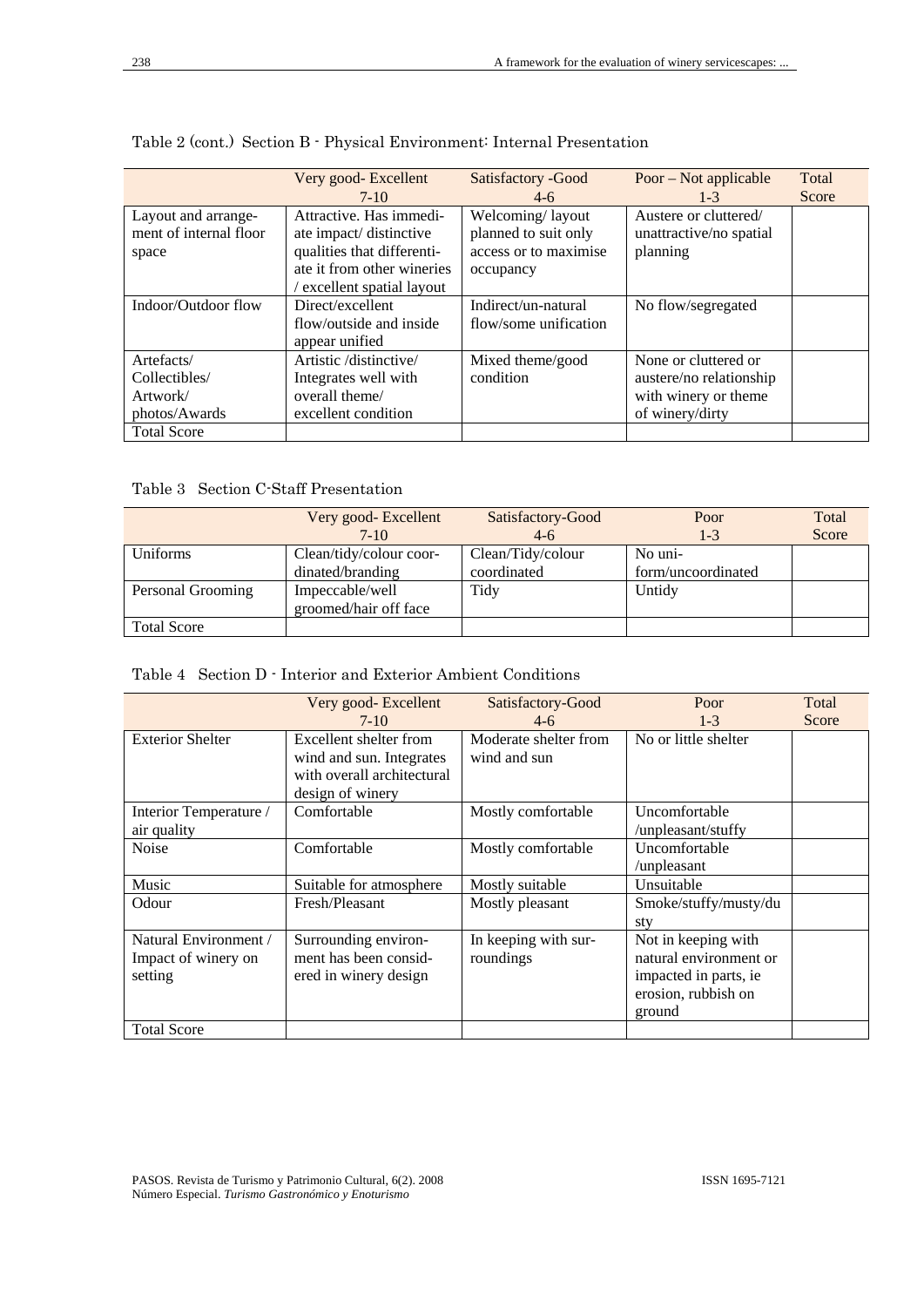|                            | Very good-Excellent<br>Satisfactory-Good            |                           | Poor                    | Total |
|----------------------------|-----------------------------------------------------|---------------------------|-------------------------|-------|
|                            | $7-10$                                              | $4-6$                     | $1 - 3$                 | Score |
| Wine Bottle/ Label         | Headline defines brand /                            | Fairly distinctive bottle | Non-distinctive         |       |
|                            | unique or distinctive / easy                        | or label / easy to read / | branding / cluttered /  |       |
|                            | to read / uncluttered layout,                       | ordinary looking lay-     | bland layout, copy      |       |
|                            | copy and visuals / artistic                         | out, copy and visuals     | and visuals             |       |
| <b>Wine Bottle Carrier</b> | Artistic / strong winery                            | Modest winery brand-      | Plain, no art           |       |
|                            | branding/packaging used as<br>an advertising medium | ing / easy to carry       | work/cheap looking      |       |
| Merchandise in-            | Wide selection / tastefully                         | Moderate selection /      | None or minimal         |       |
| cluding Souve-             | designed in keeping with                            | generic branding with     | merchandise avail-      |       |
| nirs/Gifts/T-              | wine brand and image                                | no artistic flair         | able / unbranded        |       |
| shirts/Aprons              |                                                     |                           |                         |       |
| /Wine Glasses              |                                                     |                           |                         |       |
| Brochures/                 | Informative / distinctive                           | Informative/indistinct    | Cluttered layout/no     |       |
| business                   | winery branding and logos/                          | winery branding and       | clear branding/         |       |
| cards/price list           | artistic/paper /easy to read /                      | logos/ordinary paper      | unprofessional look-    |       |
| stationery                 | good layout                                         |                           | ing                     |       |
| Menu                       | Clean and crisp presentation.                       | Clean, tidy / good        | Tatty looking menus /   |       |
|                            | Excellent structure, easy to                        | structure, easy to read / | not integrated with     |       |
|                            | read / distinctive winery                           | has winery logo or        | other marketing         |       |
|                            | branding and logo / inte-                           | branding/                 | communication lit-      |       |
|                            | grated marketing communi-                           | not integrated with       | erature / out of date / |       |
|                            | cation(IMC)                                         | other marketing com-      | hand written price      |       |
|                            |                                                     | munication literature     | amendments              |       |
| Web Page Design            | Easy to navigate website /                          | Easy to navigate / good   | Difficult to navigate / |       |
|                            | well designed / colourful /                         | design / plain / some     | Indistinct branding /   |       |
|                            | (IMC)/distinctive branding /                        | branding / no links       | amateur looking         |       |
|                            | informative / artistic head-                        |                           |                         |       |
|                            | line, copy layout, visuals /<br>links provided      |                           |                         |       |
| <b>Total Score</b>         |                                                     |                           |                         |       |
|                            |                                                     |                           |                         |       |

Table 5 Section E - Product/Merchandise/Brochures/Menus/Web Page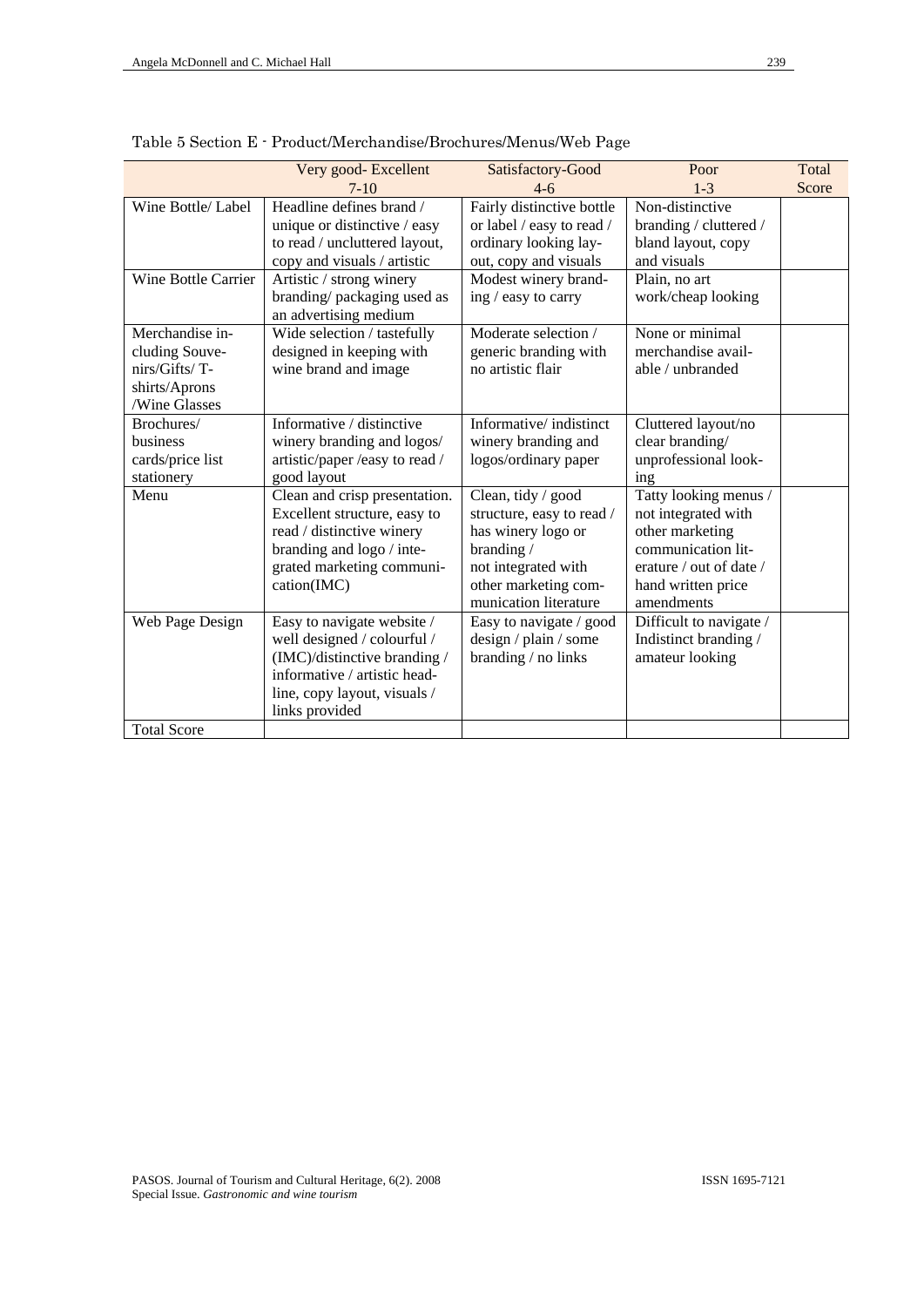|                            | Very good- Excellent         | Satisfactory-Good           | Poor                     | Total |
|----------------------------|------------------------------|-----------------------------|--------------------------|-------|
|                            | $7-10$                       | $4-6$                       | $1 - 3$                  | Score |
| <b>Tangible Directions</b> | Clear and concise/multi-     | Fairly clear instructions   | Non-distinctive brand-   |       |
| to Winery via Tour-        | national signs and symbols   | that are reasonably easy    | ing / cluttered / bland  |       |
| ism company /              | or diagrams. Distinctive     | to read. A few symbols      | layout, copy and         |       |
| Information Centres /      | and defines brand. Unclut-   | and diagrams but ordi-      | visuals. No multi-       |       |
| Maps                       | tered layout, copy and       | nary looking layout,        | national symbols or      |       |
|                            | visuals/artistic             | copy and visuals            | signs.                   |       |
| Regional or area           | Positively promote and       | Promotes winery but         | No activities planned in |       |
| promotional activi-        | accurately represent or      | does not represent actual   | area or taken advantage  |       |
| ties / trade fairs         | inform desired market        | market position or image    | of by winery             |       |
|                            | image positioning of win-    | of                          |                          |       |
|                            | ery                          |                             |                          |       |
| <b>Tourist or Travel</b>   | Professional appealing       | Average image brand         | Poor image and brand     |       |
| Agents/Bus o Tour          | image and brand associa-     | and image association.      | association. Unprofes-   |       |
| Operators own ser-         | tion positioned to com-      | No flair. May not match     | sional and unattractive  |       |
| vicescape                  | plement or enhance winery    | winery visitor demo-        | staff and premises. No   |       |
|                            | image and branding           | graphic                     | effort put into effec-   |       |
|                            |                              |                             | tively promoting win-    |       |
|                            |                              |                             | ery                      |       |
| Environmental con-         | Easily accessible roads-     | Average conditions -        | Adverse conditions,      |       |
| ditions affecting          | wide / smooth tarseal sur-   | road / signage / indistinc- | poor road-potholes /     |       |
| access - weather /         | face / pleasant or interest- | tive or uninteresting       | shingle surface / nar-   |       |
| road signage               | ing scenery in-keeping       | scenery / average or        | row no road signs /      |       |
|                            | with winery design and       | uncomfortable road jour-    | scenery not in keeping   |       |
|                            | reflecting market position-  | ney / reasonable road       | with image of winery /   |       |
|                            | ing                          | signs                       | Exposed and wind         |       |
|                            |                              |                             | gusts / steep grade road |       |
| Wine Retail outlets        | Professional looking ser-    | Premises not outstanding    | Untidy or cluttered      |       |
|                            | vicescape. Staff trained in  | in presentation as a wine   | outlet. Wine boxes       |       |
|                            | product knowledge of         | outlet. Wine not attrac-    | used to display wine     |       |
|                            | winery and wines in gen-     | tively displayed or pro-    | with no brand profil-    |       |
|                            | eral. Distinctive brand      | filed. Staff have only      | ing. Staff have minimal  |       |
|                            | displays and profiles.       | generalised knowledge       | or no wine knowledge.    |       |
|                            |                              | of wine.                    |                          |       |

Table 6 Section F - Direct/Indirect External Servicescape Influences

### Results

Results are shown to illustrate the potential of the approach with respect to winery servicescape evaluation. The intention is to identify perceptual and empirical dimensions of servicescapes rather than for the evaluation to be used as ranking system. Scores are provided for individual wineries as well as observations with respect to regional characteristics.

The wineries with the highest scores for their physical external presentation included Wither Hills, Nautilus and Allan

PASOS. Revista de Turismo y Patrimonio Cultural, 6(2). 2008 Número Especial. *Turismo Gastronómico y Enoturismo* 

Scott with the lowest being Daniel Schuster, Hintons, Bouldevines and Torlesse (Tables 7 and 8).

Most wineries scored reasonably well in areas of paintwork of exterior walls, window frames and door ways. Exterior signage and billboards were in general of a high standard with the average signage scoring 7.1. Many car parks were found to be of a lower than expected standard in the study in terms of aesthetic appeal and sealing surfaces. The average score for car parks was only 6.5.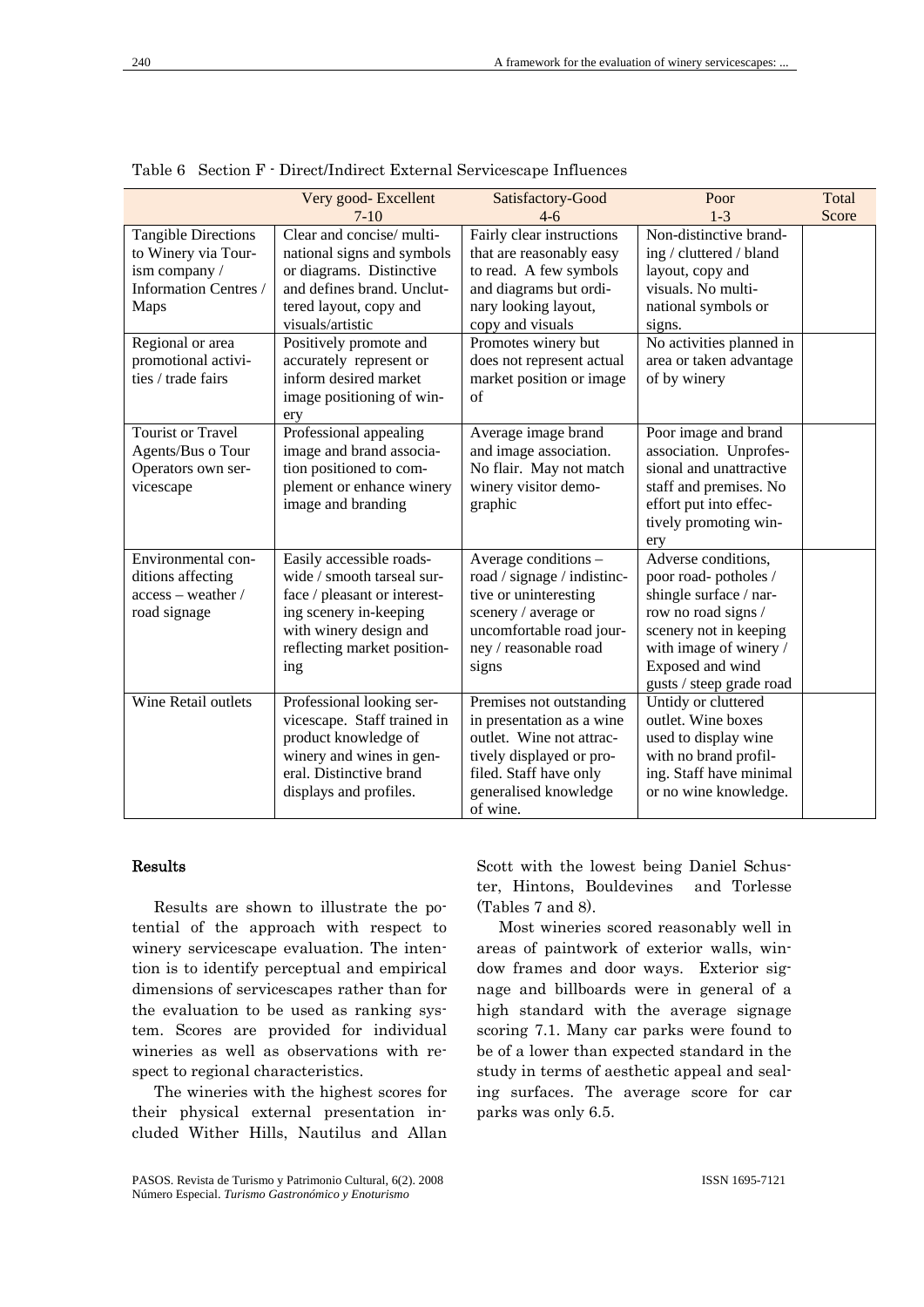| Physical Environment: External   | Allan | Wither |                   |
|----------------------------------|-------|--------|-------------------|
| Presentation                     | Scott | Hills  | Nautilus          |
| Architecture/ext building design | 10    | 10     | 7                 |
| Car parking                      | 10    | 10     | 10                |
| Signage on building              |       |        |                   |
| ext/fascia/billboard             | 10    | 10     | 9                 |
| Opening hours/other notices      | 9     | 8      | 10                |
| Paintwork-walls/window frames    | 10    | 10     | 10                |
| Pavement/doorways                | 10    | 10     | 10                |
| Access for buggies/disabled      | 10    | 8      | 9                 |
| Windows/ext window treatments    | 10    | 10     | 9                 |
| Outdoor seating/equipment        | 10    | 10     | 10                |
| Window displays/promotion        | 0     | 0      | $\mathbf{\Omega}$ |
| Ext lighting                     | 10    | 10     | 7                 |
| Overall impression               |       |        |                   |
| ext/layout/design/landscape      | 10    | 10     | 9                 |
| Total                            | 109   | 106    | 100               |

| Table 7 |  | Physical Environment – Highest Scores |
|---------|--|---------------------------------------|
|         |  |                                       |

Table 8 Physical environment – lowest scores

| Physical Environment: External Presenta- |                | Daniel   |    |                     |
|------------------------------------------|----------------|----------|----|---------------------|
| tion                                     | <b>Hintons</b> | Schuster |    | Torlesse Bouldvines |
| Architecture/ext building design         |                |          |    | 6                   |
| Car parking                              |                |          |    | 2                   |
| Signage on building ext/fascia/billboard | 6              |          |    | 6                   |
| Opening hours/other notices              |                | 10       |    | 5                   |
| Paintwork-walls/window frames            |                | 5        |    |                     |
| Pavement/doorways                        |                | 5        |    | 8                   |
| Access for buggies/disabled              |                |          |    | 2                   |
| Windows/ext window treatments            |                |          |    |                     |
| Outdoor seating/equipment                |                | 2        | 5  |                     |
| Window displays/promotion                |                |          |    |                     |
| Ext lighting                             | 5              | 4        |    |                     |
| Overall impression                       |                |          |    |                     |
| ext/layout/design/landscape              | 5              | 2        | 6  | З                   |
| Total                                    | 50             |          | 56 | 52                  |

The study also found that outdoor seating was an area of neglect for many wineries. The average score was 6.9. This was surprising given that, at the time of the survey with the southern hemisphere summer approaching, this was an area that many wineries which depend on outdoors elements to attract visitors could have been expected to have invested in. Given its potential significance in peak visitor periods aesthetic appeal including seating should be prioritised and addressed in winery business plans.

PASOS. Journal of Tourism and Cultural Heritage, 6(2). 2008 Special Issue. *Gastronomic and wine tourism* 

Exterior lighting was also neglected by some wineries and brought the average score down to 6.3, but as many are not open in the evenings that was an aspect given minimal attention by many wineries.

The most dramatic observation made was that less than a quarter of the wineries surveyed paid attention to any form of exterior window display or promotion. This may be in part due to the design of the actual buildings, but also through lack of understanding or skill in this area. Opportunities for promotional product or infor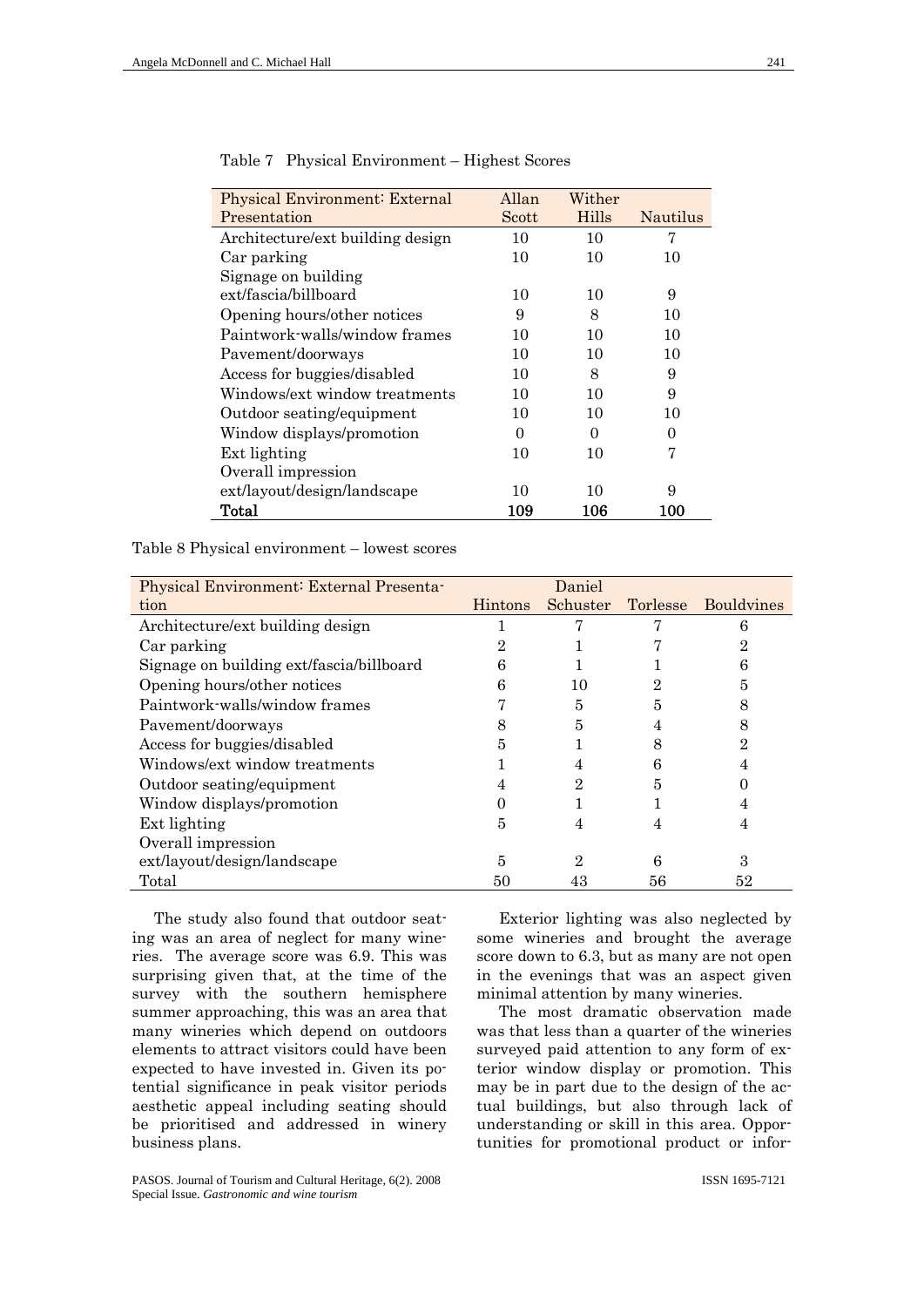mation displays in exterior servicescapes are numerous and could be integrated in business promotional planning. Opportunities noted in this study included outdoor seating areas where promotional information could have been displayed on tables or exterior billboards or windows. Incorporating aesthetically pleasing and subtle promotional displays were apparently ignored due to a general lack of planned display space at most wineries.

With respect to internal presentation of the physical environment, highest scores were assigned to Wither Hills and Pegasus Bay. Lowest scores went to Hintons, Waipara, Torlesse and Huia.

Allan Scott did not rate as highly for

minimalist austere look was prevalent. The average score was only 3.4.

Display of artifacts and awards was also inconsistent across the wineries. Renowned wineries like Pegasus Bay, Wither Hills and St Clair scored 10 marks and prided themselves with almost ostentatious displays of their awards, while others like Cloudy Bay, who are positioned as similar in quality of wine and renown, were not as ambitious to impress and had no awards on display at all. Huia, also another similarly positioned winery only scored 1. However, it is possible that this may also reflect elements of a winery's positioning with respect to awards as well as branding.

Uniform scores varied amongst the

#### Table 9 Physical Environment: Internal Presentation

| <b>Physical Environment: Inter-</b>  |                |         | Pegasus |          | Cloudy   |          | Wither       |
|--------------------------------------|----------------|---------|---------|----------|----------|----------|--------------|
| nal Presentation                     | <b>Hintons</b> | Waipara | Bay     | Torlesse | Bay      | Huia     | <b>Hills</b> |
| Interior design / colour/ style/     |                |         |         |          |          |          |              |
| furnishings                          |                | 3       | 10      | 3        | 10       | 4        | 10           |
| Interior lighting / fixtures and     |                |         |         |          |          |          |              |
| fittings                             | 3              | 5       | 10      | 3        | 10       | 7        | 10           |
| Functional Equipment / cash          |                |         |         |          |          |          |              |
| registers / fridge                   | 5              | 4       | 10      | 6        | 10       | 7        | 10           |
| Clean functioning restrooms          | 6              | 3       | 10      | $\Omega$ | 10       | $\Omega$ | 10           |
| Housekeeping standards               | 4              | 6       | 10      | 6        | 10       | 9        | 10           |
| Merchandising and Product            |                |         |         |          |          |          |              |
| Display                              |                |         | 10      | 3        | 10       | 4        | 10           |
| Table décor / coverings              | 2              | 5       | 5       | 3        | $\Omega$ | 0        | 10           |
| Point-of-purchase / cellar door      |                |         |         |          |          |          |              |
| area                                 |                | 2       | 10      | 4        | 10       | 5        | 10           |
| Layout and arrangement of            |                |         |         |          |          |          |              |
| internal floor plan                  | $\Omega$       | 1       | 10      | 4        | 10       | 6        | 10           |
| Indoor / outdoor flow                | 2              | 7       | 5       | 9        | 10       |          | 10           |
| Artifacts / collectibles / artwork / |                |         |         |          |          |          |              |
| photos / awards                      |                | 3       | 10      | 3        | $\Omega$ |          | 10           |
| <b>Total</b>                         | 26             | 40      | 100     | 44       | 90       | 44       | <b>110</b>   |

physical internal presentations as they did in their external.

The majority of wineries scored very well on housekeeping standards with an average of 8.2.

One particular forgotten area for most wineries was that of table decoration. Even wineries that had no restaurant or dining facilities still had tables that could have been decorated in some way with branded table talkers, flowers or art pieces. The

PASOS. Revista de Turismo y Patrimonio Cultural, 6(2). 2008 Número Especial. *Turismo Gastronómico y Enoturismo* 

wineries from 0 at The Wineshed, Bouldvines, Highcrest and Huia, to impeccable representation at others scoring 10 at Wither Hills, Cloudy Bay, Melton Estate, Kaikoura Winery, Wairau River, Clifford Bay, Framingham, Nautilus, Mahi and Domaine. Matua Valley and Villa Maria scored only 7 and 3. Interestingly, these are large mass production wineries and may be influenced more by their focus on the production concept of marketing rather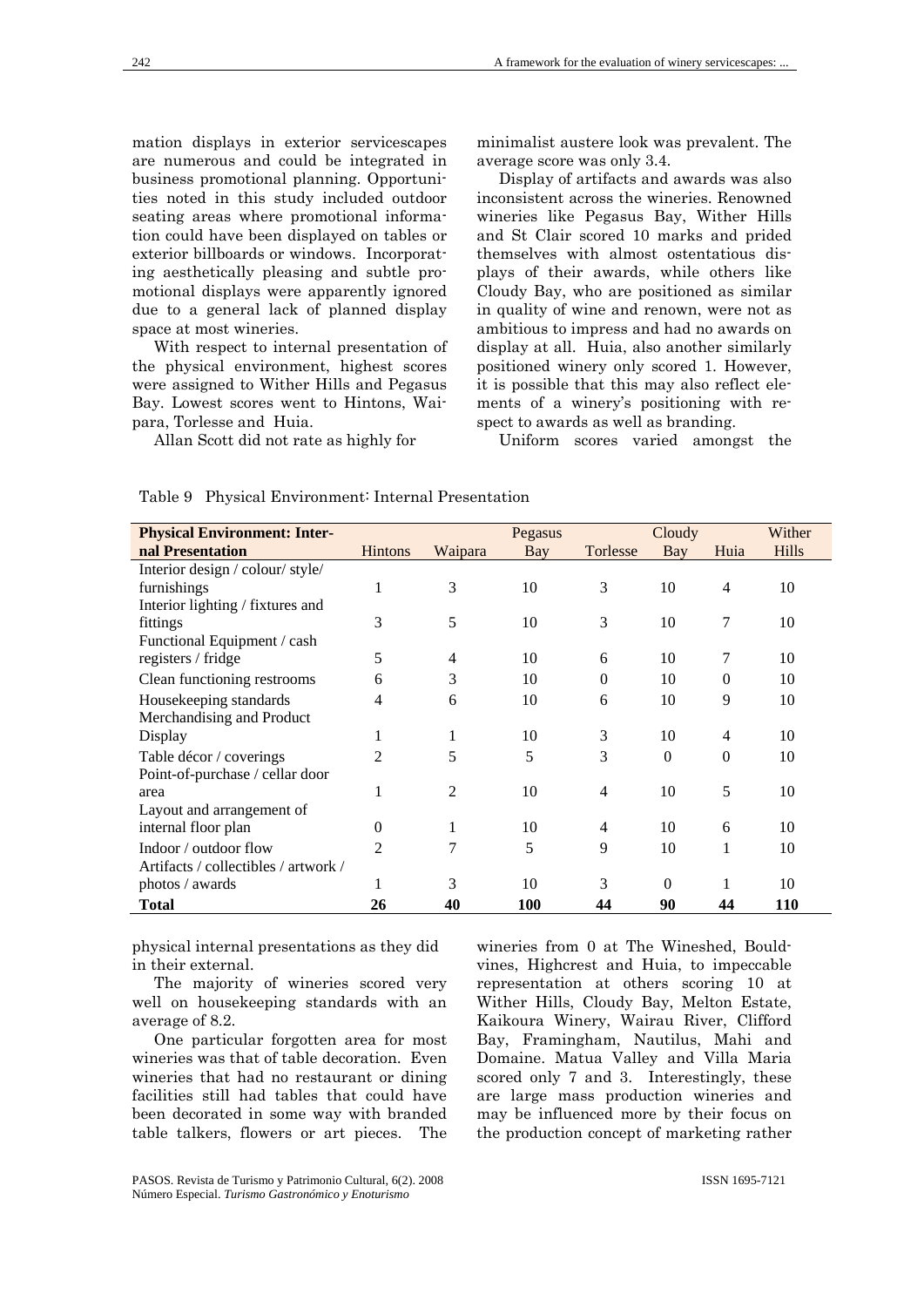than a customer focused marketing concept.

Personal grooming at most of the wineries was of a high standard however it was noted that the presentation of staff at the wine cellar sales counter and restaurant at Highfield had soiled polo shirts and hand wipe marks on their aprons. This particular winery positions and prides itself on its export quality wines and strong branding. Therefore, it was surprising that uniforms and staff presentation should not reflect the desired branding image.

Most wineries scored fairly well with respect to interior and exterior ambient positions. The highest score went to Wither Hills with full marks of 60. The lowest was Hintons with 26.

Most wineries scored well with respect to their labels and wine bottle carriers as well as web pages. There were varied results for branded merchandise and souvenirs. Some wineries such as Matua Valley and St Clair had vast amounts of branded merchandise for sale while others like Hintons had nothing obvious. Results for brochures were very disappointing at the Christchurch wineries. The Wineshed had none and scored 0, Larcomb Wines scored 1, Hintons had none and scored 0. The only Marlborough result for brochures that was disappointing was Matua Valley, scoring 1.

### Discussion

As noted in the introduction wine tourism has become an important component of the marketing and business strategies of many wineries in New Zealand (Hall and Mitchell 2008). If visitors are significant target markets for wineries as in the case of the wineries studied for this paper, then the servicescape must be an important consideration of wineries that seek to increase their sales at the cellar door and develop a positive post-visit consumer relationship (Mitchell and Hall 2004, 2006).

First sightings and impression of the winery for tourists should instill the feeling of a positive visitor experience. If the first impression of the winery is one of unkempt car parks, tourists may not perceive the brand as intended by the winery. For example, Pegasus Bay (www.pegasusbay.com/) presents visitors with artistic creativity, evident in the garden design, the art work on display and the wine itself. The Pegasus Bay Winery web page reinforces its positioning as a professional business which takes food and wine seriously, but the car parks and access are less than desirable. Their overall physical external environment score was only 71, and yet they position themselves professionally. They promote their positioning through various tourism intermediaries on the World Wide Web and are nominated as one of the best wineries in the Canterbury region.

First impressions of the stunning architecture of Wither Hills (www.witherhills.co.nz/) alongside environmental extrinsic cues enhance the perceived image of sophistication and artistic flair. These perceptual cues make a statement about the quality expectation from the moment you set eyes on the building from the road and play a vital role in predicting service quality.

The authors found that being able to predict product quality through extrinsic cues prior to consumption of wine at the wineries was especially important for wine products when quality was difficult to evaluate by customers with little viticultural knowledge (see also Hall and Mitchell 2008). Professional looking wineries that used their servicescape as an opportunity to communicate the quality of the wine produced were perceived as memorable and provided? customer focussed experiences. The servicescapes of these wineries also communicated and invoked invitation through these intrinsic cues which influenced longevity of a visit. For example, Wither Hills invited visitors to view its cellar and immerse themselves in the ambience of the surrounds. Therefore, other visual indicators become part of the evaluation and, in the longer term, relationship process. This supports Wakefield and Blodgett's (1996) hypothesis that "facility aesthetics" are a function of architectural design and that as customers approach or drive by they are likely to evaluate the attractiveness of the exterior. In the case of wineries this is very relevant as customers may not have visited before and if they are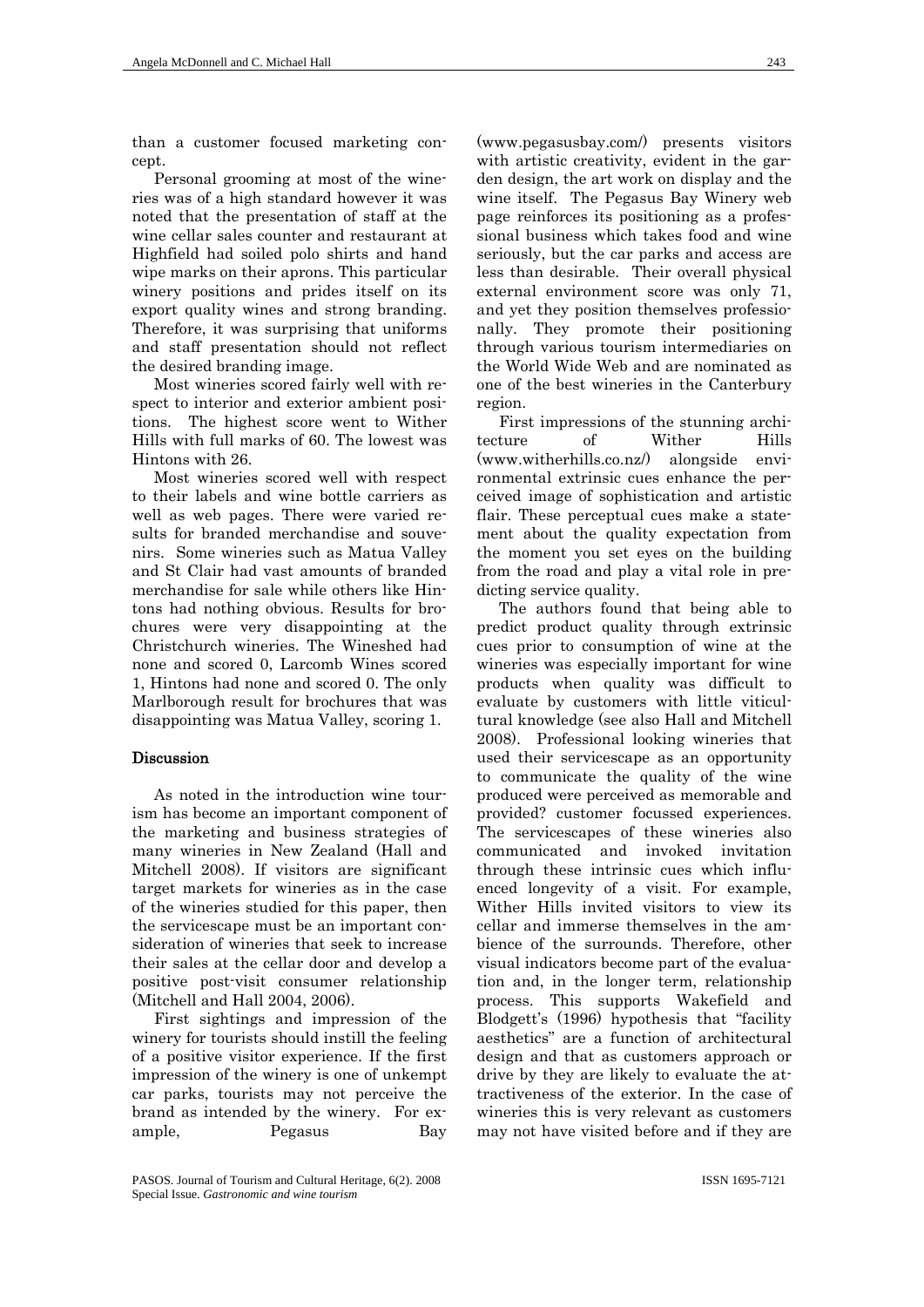international tourists, may not visit again, yet they will often have opportunities to purchase in the longer term either via mail order or retail outlets and restaurants as well as provide positive word-of-mouth.

The servicescape also needs to consider more than extrinsic cues of the external physical presentation. The internal physical presentation, staff presentation, ambience and merchandise are also important contributors to the overall impression and enduring satisfaction of the winery experience. Internal layout and presentation and the dimensions used to evaluate each winery in this paper provide cues which make statements about the winery business. Newman (2007) argues that spatial factors such as internal layouts can often be more powerful as they can make clear and distinguishing visual statement about expectations of quality and standard.

Newman (2007) draws on the theory of Mehrabian and Russell's (1974) variables of approach and avoidance behaviours. These behaviours may be a consequence of contributing spatial factors such as where customers may feel cramped or exposed, especially where social interaction is important. The personal space allocated for wine tasting at Rossendale (www.rossendale.co.nz/), for example, was non-existent. The sole counter serviced all restaurant, bar and cellar customers. A tasting room separated from the main restaurant dining area would have been advantageous to enable wine enthusiasts to experience a more relaxed servicescape. Having to stand in an entrance-way/point of sale area for the restaurant even though visitors are seeking a tasting does not provide legibility for customers in terms of the servicescape and as Newman (2007) observes, customers may feel coerced into a *stressed* and uncomfortable emotional state. Similarly at Kaikoura Winery (www.kaikourawinery.co.nz/), the layout of the interior did not entice customers to stay; Newman (2007) describes this as having no legibility of space. The seating area was in the way of the main access route to the outdoor viewing area which as Wakefield and Blodgett (1996) hypothesise impacts on accessibility. Also the seating lacked ambient appeal and, perhaps even more importantly, was uncomfortable, with

a consequence of not encouraging customers to return.

Forrest Estate Winery (www.forrest.co.nz/) also had poor legibility where it was difficult to actually open the door and there was no directional extrinsic cues leading or inviting you to the closed door. The internal schematic had no structure or environmental signposts for the eye to follow. Conversely, the spatial design of Nautilus Wines (www.nautilusestate.com/) influenced behaviour on the occasion one of the authors visited. Due to the close spatial environment customers were forced to gather in close proximity to hear about tasting notes from the staff member and to have their tasting glasses filled. The area was cramped and not conducive to comfort or relaxation. This is a significant aspect of servicescape design as Newman (2007) suggests that people's reactions to each other may be determined by spatial factors.

Newman (2007) refers to mood as having an influence on how people evaluate places and situations and that mood states and behaviour may involve associations in memory which tie specific moods to certain types of behaviour. The experience encountered by one of the authors at St Clair Winery (www.saintclair.co.nz/) support this theory and may be influenced by the casual relaxed ambience of the winery which scored a high (59) for interior and exterior ambient conditions. However, Langdales (www.langdalerestaurant.com/home.htm) also scored a high 57 and Highfield Estate (www.highfield.co.nz/) scored 46 but the personnel at the wine cellar counters at both wineries were unfriendly and unwelcoming. As Newman (2007) suggests, the behaviour of contact personnel is likely to contribute significantly to customers' mood states and thereby deciding the outcome of future behaviours toward that winery. Similarly, the service encounter at Forrest Estate and Villa Maria (www.villamaria.co.nz/) were also less than desirable with arrogant and preoccupied staff which encouraged avoidance behaviour

At the other end of the scale, Framingham (www.framingham.co.nz/) ensures their customer service delivery is presented in as polished a manner as is their winery.

PASOS. Revista de Turismo y Patrimonio Cultural, 6(2). 2008 Número Especial. *Turismo Gastronómico y Enoturismo*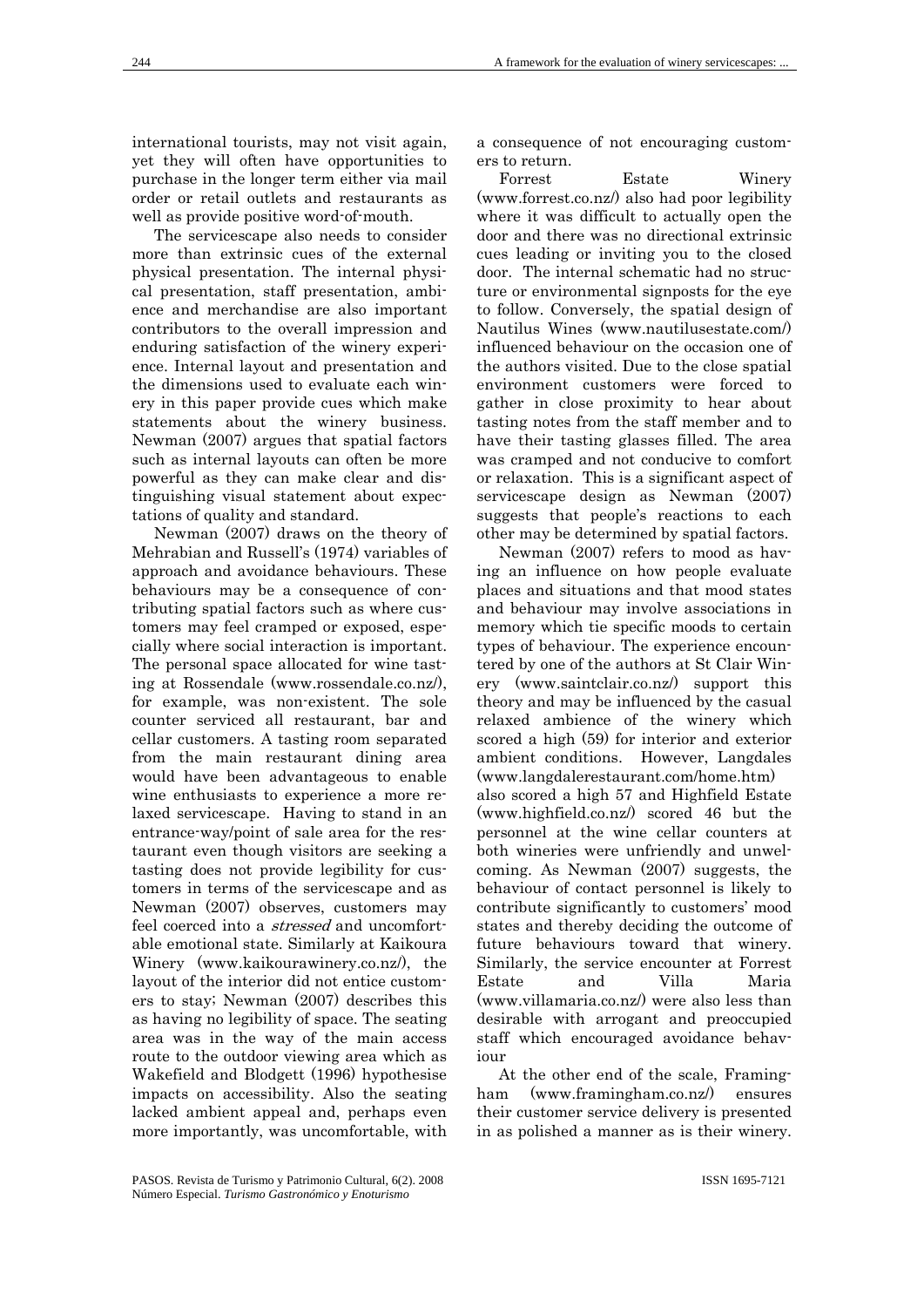In fact they were the friendliest, most professional and engaging of all the wineries, with Wither Hills, Mahi (www.mahi.co.nz/) and St Clair running second equal. Although this paper is not focussing on customer service and the socialscape, it does have an impact on the memory of the servicescape. One of the authors requested some information on the Framingham brand. The staff were delighted to be able to assist and said they would email a newsletter and information on history of the brand. A service promise which was later met. Interestingly, Hall and Mitchell (2005, 2008) found in their research on the impact of the servicescape on the service experience that although bad service experiences may produce negative feelings at the time, these may decline in significance over time while aspects such as the winery vineyard setting, the cellar door and atmosphere will take on a much greater significance over time. They argue that the vineyard, the cellar door facilities and the winery itself may take on more significance in terms of negative recollection. Therefore, wineries should endeavor to plan and manage the servicescape in the long term.

 Furthermore, Hall and Mitchell (2005) in their case study on winery visitation and post-visit behaviour discuss the wider temporal context of wineries and in particular that wine itself is a tangible, transportable and durable product that can be experienced in a number of locations before, during and after the on-site winery experience. This supports the inclusion of section E in the servicescape dimensions scores of this paper, which includes the souvenirs, the wine bottle carriers, the newsletters and the wine bottles themselves as they serve to act as reinforcement to the on-site winery servicescape experience. Many tourists can relive the experience of their holiday at home when they take a bottle of wine purchased on their holiday or at the retail store from their fridge or receive their Framingham Newsletter or Cloudy Bay Mentelle Notes in the mail. The servicescape, relationship marketing and reinforcement of brand image may have a more enduring, or at least as enduring, impact on customer post purchase behaviour than the initial consumption of wine at the winery itself (Hall and Mitchell 2008).

### Conclusions

This study has identified the significance of the servicescape as a component of wine tourism and wine marketing. A servicescape evaluation framework was developed and utilized in the evaluation of 27 wineries in the Canterbury and Marlborough wine regions of New Zealand. The results support the identification of a continuum of servicescape design with varying degrees of quality. Some wineries had very impressive servicescapes that matched the positioning of the wine quality and price, while others were more enigmatic in their design and market positioning variables. Most of the wineries were largely consistent in their integrated marketing communication (IMC) of branded print material, signage and web page design, while some wineries were outstanding in integrating their brand and image in all elements of their servicescape. Wairau River (www.wairauriverwines.com/) and Wither Hills were good examples of this.

However, in some wineries there were surprising irregularities and inconsistencies identified upon the more detailed assessment using the servicescape framework. These inconsistencies were most notable on variables of physical environment dimensions and perceived market positioning based on price and product quality. Wineries that used a premium based pricing strategy in some cases exhibited servicescape elements which were inconsistent with the higher quality product which was being promoted and their physical environments did not fit well with their claimed market positioning.

The value of the development of such an evaluation framework is not necessarily with respect to the scores themselves. Rather the framework has potential value as a diagnostic tool by which wineries can consider the various factors in the servicescape and make decisions as to how they should be developed in line with their branding and markets. Clearly, different markets – and different cultures – will have differing opinions about what is ap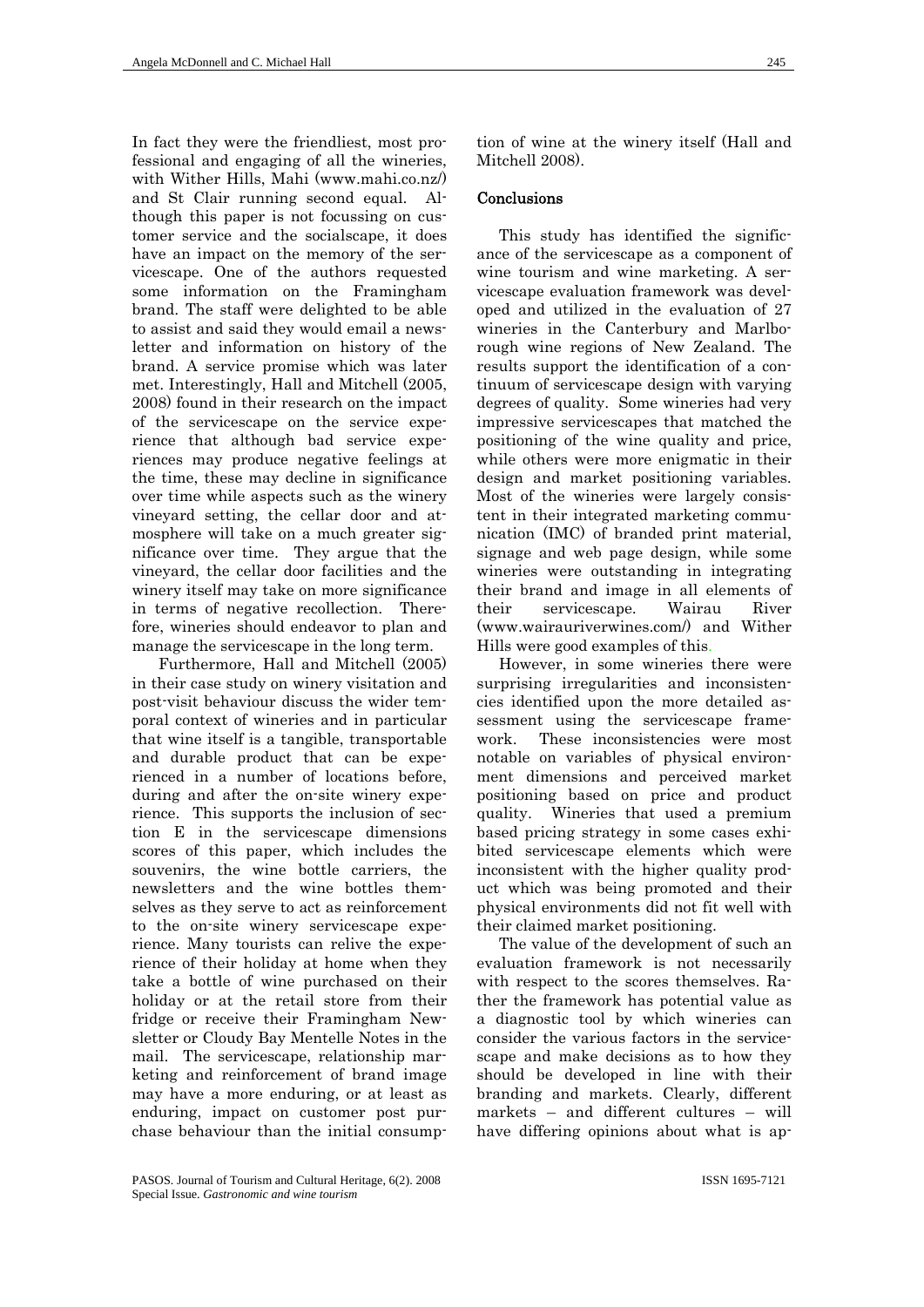propriate in the winery and cellar door servicescape. Comparative studies are therefore to be encouraged so as to allow further refinement of the evaluation framework particularly with respect to the relative weightings of both empirical and perceptual factors. Nevertheless, it is essential that wineries engaged in cellar door sales and wine tourism seek to pay as much attention to the elements of their servicescape as they do their markets, their brand, and the quality of their wine.

#### Acknowledgements

The authors would like to acknowledge the valuable comments of the referees.

#### References

Ahuvia, A.

2001 "Traditional, interpretive, and reception based content analyses: Improving the ability of content analysis to address issues of pragmatic and theoretical concern". Social Indicators Research, 54(2): 139-172.

Baker, J.

- 1998 "Examining the informational value of store environments". In Sherry, Jr. J.F. (Ed.), Servicescapes: The concepts of place in contemporary markets (pp. 55- 79), Chicago: NTC Business Books.
- Baker, J., Parasuraman, A., Grewal, D. and Voss, G.B.
- 2002 "The influence of multiple store environment cues on perceived merchandise value and patronage intentions", Journal of Marketing, 66: 120-141.

Baker, J., Grewal, D. and Parasuraman, A.

1994 "The influence of store environment on quality inferences and store image", Journal of the Academy of Marketing Science, 22(4): 328-339.

Bitner, M.J.

1986 "Consumer responses to the physical environment in service setting". In Venkatesan, M., Schmalensee, D.M. and Marshall, C. (Eds.) Creativity in Services Marketing (pp.89-93), Chicago: American Marketing Association.

Bitner, M.J.

1990 "Evaluating service encounter: The effects of physical surrounding and employee responses", Journal of Marketing, 54(2): 69-82.

Bitner, M.J.

- 1992 "Servicescapes: The impact of physical surroundings in customers and employees", Journal of Marketing, 56: 57- 71.
- Carlsen, J. and Charters, S (Eds.)
- 2006 Global Wine Tourism: Research, Management & Marketing. Wallingford: CABI.
- Christensen, D., Hall, C.M., Mitchell, R.
- 2004 "The 2002 New Zealand Wineries Survey". In 2004 CAUTHE Conference, University of Queensland, Brisbane, February. Ipswich: University of Queensland [CDRom]

Dodd, T.

- 1995 "Opportunities and pitfalls of tourism in a developing wine industry'', International Journal of Wine Marketing, 7(1): 5-16.
- Dodd, T. and Bigotle, V.
- 1997 "Perceptual differences among visitor groups to wineries'', Journal of Travel Research, 35(2): 46-51.
- Hall, C.M. and Johnson, G.
- 1998 "Wine tourism: an imbalanced partnership". In Dowling, R. and Carlsen, J. (Eds.), Wine Tourism Perfect Partners, Proceedings of the first Australian Wine Tourism Conference, Margaret River, Western Australia, May 1998 (pp. 51- 72), Canberra: Bureau of Tourism Research.
- Hall, C.M. and Mitchell, R.D.
- 2005 "Gastronomy, food and wine tourism". In Buhalis, D. and Costa, C. (Eds.), Tourism Business Frontiers: Consumers, Products and Industry (pp. 137- 147). Oxford: Butterworth-Heinemann.
- Hall, C.M. and Mitchell, R.D.
- 2008 Wine Marketing: A Practical Approach. Oxford: Butterworth Heinemann
- Hall, C.M., Longo, A.M., Mitchell, R. and Johnson, G.
- 2000 "Wine tourism in New Zealand". In Hall, C.M., Sharples, E., Cambourne, B. & Macionis, N. (Eds.), Wine Tourism Around the World: Development, Management and Markets, (pp. 150-174), Oxford: Butterworth-Heinemann.
- Hall, C.M., Sharples, E., Cambourne, B. and Macionis, N. (Eds.)
- 2000 Wine Tourism Around the World:

PASOS. Revista de Turismo y Patrimonio Cultural, 6(2). 2008 Número Especial. *Turismo Gastronómico y Enoturismo*